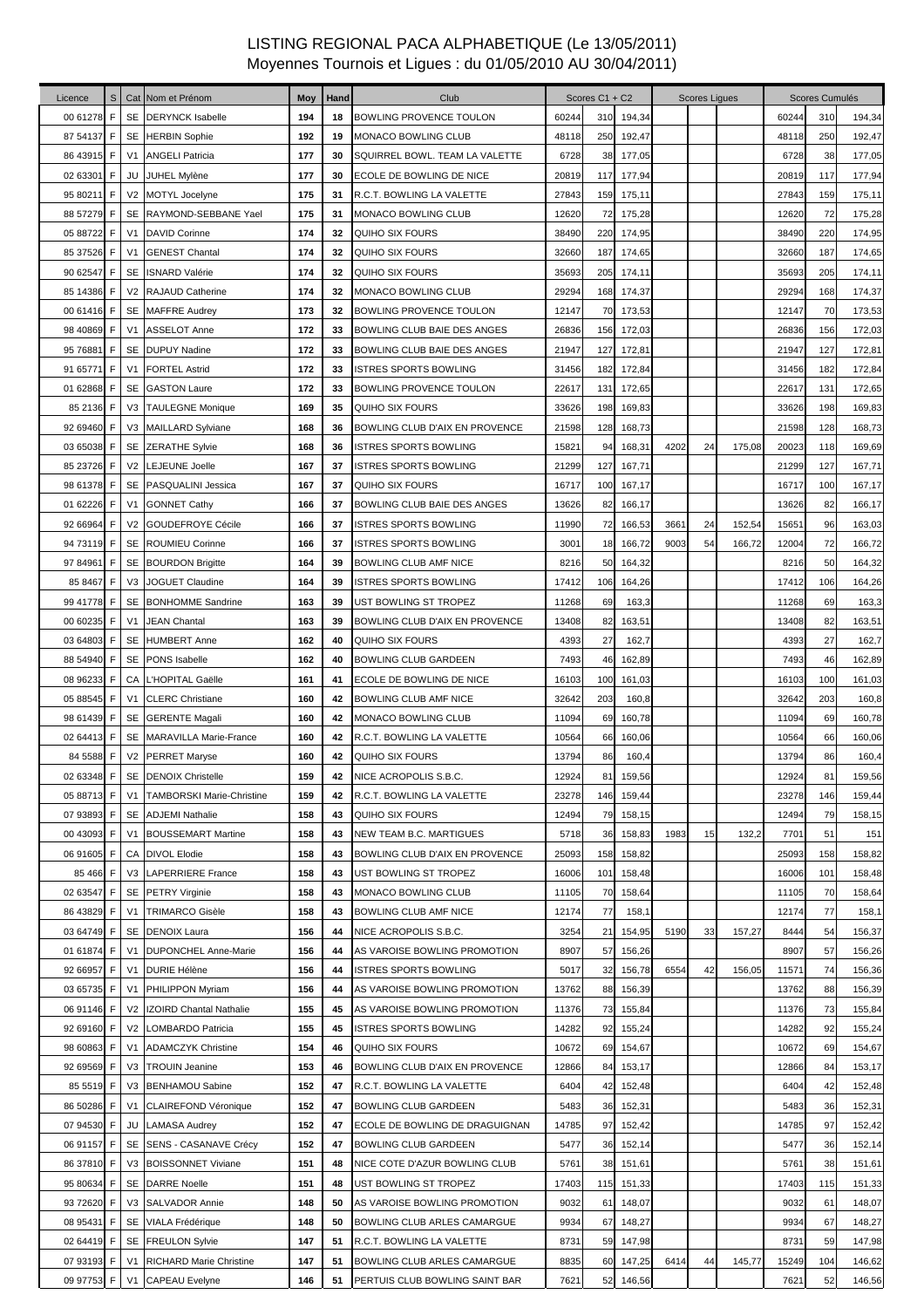| Licence     | S |                | Cat Nom et Prénom           | Moy | Hand | Club                           |       | Scores C1 + C2  |        |      | <b>Scores Ligues</b> |        |       | Scores Cumulés |        |
|-------------|---|----------------|-----------------------------|-----|------|--------------------------------|-------|-----------------|--------|------|----------------------|--------|-------|----------------|--------|
| 05 88548    | F | V <sub>2</sub> | <b>GHIGLIA Jeanne</b>       | 146 | 51   | <b>BOWLING CLUB AMF NICE</b>   | 21652 | 148             | 146,3  |      |                      |        | 21652 | 148            | 146,3  |
| 04 86348 F  |   |                | SE THAILLE Véronique        | 146 | 51   | BOWLING CLUB D'AIX EN PROVENCE | 6741  | 46              | 146,54 |      |                      |        | 6741  | 46             | 146,54 |
| 04 88238    | F |                | V2 CHAILLET Annick          | 144 | 53   | NICE COTE D'AZUR BOWLING CLUB  | 7969  | 55              | 144,89 |      |                      |        | 7969  | 55             | 144,89 |
| 10 99940 F  |   |                | SE HOUQUE Fabienne          | 144 | 53   | BOWLING STAR LE PONTET         | 15135 | 105             | 144,14 | 4161 | 32                   | 130,03 | 19296 | 137            | 140,85 |
| 10 99233    | F | V <sub>1</sub> | <b>VINCENT Danielle</b>     | 144 | 53   | R.C.T. BOWLING LA VALETTE      | 14353 | 99              | 144,98 |      |                      |        | 14353 | 99             | 144,98 |
| 08 95468 F  |   | MI             | <b>AMELIO Emeline</b>       | 143 | 53   | ECOLE DE BOWLING D'ISTRES      | 5868  | 41              | 143,12 | 6703 | 51                   | 131,43 | 12571 | 92             | 136,64 |
| 99 61899    | F |                | V2 MELLIER Magdine          | 143 | 53   | <b>ISTRES SPORTS BOWLING</b>   |       |                 |        | 3876 | 27                   | 143,56 | 3876  | 27             | 143,56 |
| 05 90013 F  |   | V <sub>1</sub> | <b>CELIE Chantal</b>        | 141 | 55   | <b>ISTRES SPORTS BOWLING</b>   | 6068  | 43              | 141,12 | 2678 | 18                   | 148,78 | 8746  | 61             | 143,38 |
| 94 75604 F  |   |                | SE MARESCQ Sylvia           | 141 | 55   | R.C.T. BOWLING LA VALETTE      | 6099  | 43              | 141,84 |      |                      |        | 6099  | 43             | 141,84 |
| 07 93044    | F | V <sub>1</sub> | <b>MILLET Annie</b>         | 140 | 56   | <b>BOWLING PROVENCE TOULON</b> | 7467  | 53              | 140,89 |      |                      |        | 7467  | 53             | 140,89 |
| 08 95355    | F |                | SE DIVOL Angèle             | 139 | 56   | BOWLING CLUB ARLES CAMARGUE    | 12121 | 87              | 139,32 |      |                      |        | 12121 | 87             | 139,32 |
| 09 98129    | F | MI             | <b>KELOGANIAN Amélie</b>    | 139 | 56   | ECOLE DE BOWLING PROVENCE TOUL | 3620  | 26              | 139,23 |      |                      |        | 3620  | 26             | 139,23 |
| 09 98610 F  |   |                | SE POUILLAUDE Valérie       | 138 | 57   | NICE COTE D'AZUR BOWLING CLUB  | 7364  | 53              | 138,94 |      |                      |        | 7364  | 53             | 138,94 |
| 05 90217 F  |   |                | SE CACOCCIOLA Marie Noëlle  | 137 | 58   | <b>NEW TEAM B.C. MARTIGUES</b> | 2255  | 16              | 140,94 | 1600 | 12                   | 133,33 | 3855  | 28             | 137,68 |
| 07 95034 F  |   |                | SE DUMONT Sylvie            | 137 | 58   | BOWLING STAR LE PONTET         |       |                 |        | 4391 | 32                   | 137,22 | 4391  | 32             | 137,22 |
| 05 90551 F  |   |                | V3 CHAIX Annie              | 136 | 58   | NICE COTE D'AZUR BOWLING CLUB  | 7500  | 55              | 136,36 |      |                      |        | 7500  | 55             | 136,36 |
| 85 43045 F  |   |                | V3 PONS Claudine            | 136 | 58   | R.C.T. BOWLING LA VALETTE      | 4364  | 32              | 136,38 |      |                      |        | 4364  | 32             | 136,38 |
| 10 100107 F |   | BJ             | MICHELONI Carla             | 135 | 59   | ECOLE DE BOWLING PROVENCE TOUL | 4058  | 30              | 135,27 |      |                      |        | 4058  | 30             | 135,27 |
| 10 100791   | F |                | SE CHAIX Loïse              | 134 | 60   | AS VAROISE BOWLING PROMOTION   | 4852  | 36              | 134,78 |      |                      |        | 4852  | 36             | 134,78 |
| 08 95829 F  |   | V <sub>1</sub> | <b>TONNERRE Nadine</b>      | 134 | 60   | <b>ISTRES SPORTS BOWLING</b>   | 3108  | 23              | 135,13 | 6030 | 45                   | 134    | 9138  | 68             | 134,38 |
| 08 96240 F  |   |                | CA MICHELONI Célia          | 132 | 61   | ECOLE DE BOWLING PROVENCE TOUL | 4518  | 34              | 132,88 |      |                      |        | 4518  | 34             | 132,88 |
| 08 96151 F  |   |                | SE PANIS Pascale            | 132 | 61   | THE FALCONS B.C. ISTRES        |       |                 |        | 3985 | 30                   | 132,83 | 3985  | 30             | 132,83 |
| 07 94889    | F |                | SE HERZIG Nadège            | 131 | 62   | BOWLING STAR LE PONTET         | 1835  | 14              | 131,07 | 4194 | 32                   | 131,06 | 6029  | 46             | 131,07 |
| 07 93282    | F |                | SE BAZIRE Corinne           | 130 | 63   | A.D.E.B. DRAGUIGNAN            | 6520  | 50              | 130,4  |      |                      |        | 6520  | 50             | 130,4  |
| 00 61018 F  |   | SE             | <b>NIETO Maria</b>          | 130 | 63   | BOWLING CLUB ARLES CAMARGUE    | 3392  | 26              | 130,46 |      |                      |        | 3392  | 26             | 130,46 |
| 08 96555    | F |                | <b>CA</b> AGNIEL Marine     | 129 | 63   | ECOLE DE BOWLING DE MARTIGUES  | 3116  | 24              | 129,83 |      |                      |        | 3116  | 24             | 129,83 |
| 07 95177 F  |   |                | CA LEROY Léa                | 129 | 63   | ECOLE DE BOWLING DE NICE       | 3110  | 24              | 129,58 |      |                      |        | 3110  | 24             | 129,58 |
| 11 101344   | F | V1             | <b>FAES Fabienne</b>        | 124 | 67   | AS VAROISE BOWLING PROMOTION   | 3845  | 31              | 124,03 |      |                      |        | 3845  | 31             | 124,03 |
| 08 96144 F  |   | V <sub>1</sub> | <b>CECCHINI Bernadette</b>  | 122 | 68   | BOWLING STAR LE PONTET         |       |                 |        | 3915 | 32                   | 122,34 | 3915  | 32             | 122,34 |
| 08 96250    | F | MI             | <b>CAHIER Tiphaine</b>      | 121 | 69   | ECOLE DE BOWLING PROVENCE TOUL | 3169  | 26              | 121,88 |      |                      |        | 3169  | 26             | 121,88 |
| 08 95830    | F | MI             | <b>DUBOIS Marilyne</b>      | 116 | 70   | ECOLE DE BOWLING DE DRAGUIGNAN | 2215  | 19              | 116,58 |      |                      |        | 2215  | 19             | 116,58 |
| 11 101345   | F | V <sub>1</sub> | <b>MARTIN Michèle</b>       | 115 | 70   | <b>ISTRES SPORTS BOWLING</b>   |       |                 |        | 3122 | 27                   | 115,63 | 3122  | 27             | 115,63 |
| 10 99685 F  |   | MI             | <b>GUIGON Maureen</b>       | 111 | 70   | ECOLE DE BOWLING DE MARTIGUES  | 2669  | 24              | 111,21 |      |                      |        | 2669  | 24             | 111,21 |
| 10 100083 F |   | <b>SE</b>      | <b>DELAVEAU Solenne</b>     | 105 | 70   | BOWLING STAR LE PONTET         | 1668  | 14              | 119,14 | 3206 | 32                   | 100,19 | 4874  | 46             | 105,96 |
| 10 99943 F  |   |                | SE MASSOT Valérie           | 104 | 70   | BOWLING STAR LE PONTET         |       |                 |        | 3352 | 32                   | 104,75 | 3352  | 32             | 104,75 |
| 11 102279 F |   |                | SE ALLAIN Sophie            | s   | 63   | AS VAROISE BOWLING PROMOTION   |       |                 |        |      |                      |        |       |                |        |
| 11 101644   | F | MI             | <b>ANNOYE Laura</b>         | s   | 63   | ECOLE DE BOWLING PROVENCE TOUL | 957   | 81              | 119,62 |      |                      |        | 957   | 8              | 119,62 |
| 06 92218 F  |   | V <sub>1</sub> | <b>AZEMARD Isabelle</b>     | s   | 35   | BOWLING PROVENCE TOULON        |       |                 |        |      |                      |        |       |                |        |
| 05 89192 F  |   | V <sub>1</sub> | <b>BELTRITTI Isabelle</b>   | s   | 35   | BOWLING CLUB VILLENEUVE        |       |                 |        |      |                      |        |       |                |        |
| 85 9216 F   |   |                | V3 BONIFAY Jacqueline       | s   | 35   | <b>MONACO BOWLING CLUB</b>     | 424   | 3 <sub>l</sub>  | 141,33 |      |                      |        | 424   |                | 141,33 |
| 10 100973 F |   | BJ             | <b>BOUCHEMAL Sophia</b>     | s   | 63   | BOWLING CLUB D'AIX EN PROVENCE |       |                 |        |      |                      |        |       |                |        |
| 01 62869 F  |   |                | SE CASANOVA Corinne         | s   | 35   | BOWLING CLUB PHOCEEN           |       |                 |        |      |                      |        |       |                |        |
| 11 102105 F |   |                | SE CHALEPPE Lydie           | s   | 63   | PERTUIS CLUB BOWLING SAINT BAR |       |                 |        |      |                      |        |       |                |        |
| 10 100972   | F | JU             | <b>CIANCANELLI Floriane</b> | s   | 63   | BOWLING CLUB D'AIX EN PROVENCE | 895   | 8               | 111,88 |      |                      |        | 895   | 8              | 111,88 |
| 11 102353 F |   | BJ             | <b>COMBOROURE Fanny</b>     | s   | 63   | ECOLE DE BOWLING DE MARTIGUES  |       |                 |        |      |                      |        |       |                |        |
| 07 94471 F  |   |                | SE COMPASSI Patricia        | s   | 35   | UST BOWLING ST TROPEZ          |       |                 |        |      |                      |        |       |                |        |
| 11 101201 F |   | V <sub>1</sub> | <b>COUDERT Dominique</b>    | s   | 63   | A.D.E.B. DRAGUIGNAN            | 1093  | 8               | 136,62 |      |                      |        | 1093  | 8              | 136,62 |
| 11 101984 F |   |                | SE DECORZENT Lucie          | s   | 63   | A.D.E.B. DRAGUIGNAN            |       |                 |        |      |                      |        |       |                |        |
| 11 102193 F |   |                | SE DELOBELLE Chantal        | s   | 63   | PERTUIS CLUB BOWLING SAINT BAR |       |                 |        |      |                      |        |       |                |        |
| 01 62494 F  |   |                | SE DELVERT Aude             | s   | 35   | BOWLING CLUB PHOCEEN           | 1773  | 13 <sub>l</sub> | 136,38 |      |                      |        | 1773  | 13             | 136,38 |
| 06 92776 F  |   | MI             | <b>DESRUELLE Claire</b>     | s   | 35   | ECOLE DE BOWLING PROVENCE TOUL | 2065  | 16              | 129,06 |      |                      |        | 2065  | 16             | 129,06 |
| 11 102249 F |   | V <sub>1</sub> | <b>DUCAT Rose-Marie</b>     | s   | 63   | A.D.E.B. DRAGUIGNAN            |       |                 |        |      |                      |        |       |                |        |
| 81 23100 F  |   | V1             | <b>DUSENNE Brigitte</b>     | s   | 35   | BOWLING CLUB VILLENEUVE        | 1170  | 8               | 146,25 |      |                      |        | 1170  |                | 146,25 |
| 11 102265 F |   |                | SE EYSSERIC Céline          | s   | 63   | BOWLING CLUB ARLES CAMARGUE    | 1245  | 9               | 138,33 |      |                      |        | 1245  |                | 138,33 |
| 11 101857 F |   | V <sub>1</sub> | <b>FABBRI Annette</b>       | s   | 63   | PERTUIS CLUB BOWLING SAINT BAR |       |                 |        |      |                      |        |       |                |        |
| 08 95422 F  |   |                | SE FILONI Carole            | s   | 35   | SQUIRREL BOWL. TEAM LA VALETTE |       |                 |        |      |                      |        |       |                |        |
| 04 87806 F  |   | V <sub>1</sub> | <b>GLAD Marleine</b>        | s   | 35   | A.D.E.B. DRAGUIGNAN            | 3348  | 20              | 167,4  |      |                      |        | 3348  | 20             | 167,4  |
| 05 90411 F  |   |                | <b>SE</b> GUERIN Muriel     | s   | 35   | BOWLING CLUB PHOCEEN           | 2831  | 19              | 149    |      |                      |        | 2831  | 19             | 149    |
| 11 101983 F |   |                | SE GUILVARD Stéphanie       | s   | 63   | A.D.E.B. DRAGUIGNAN            |       |                 |        |      |                      |        |       |                |        |
| 93 72618 F  |   | V <sub>1</sub> | <b>LESCHER Florence</b>     | s   | 35   | SQUIRREL BOWL. TEAM LA VALETTE | 1154  | 8               | 144,25 |      |                      |        | 1154  | 8              | 144,25 |
| 11 102107 F |   |                | SE LESNY Floriane           | s   | 63   | PERTUIS CLUB BOWLING SAINT BAR |       |                 |        |      |                      |        |       |                |        |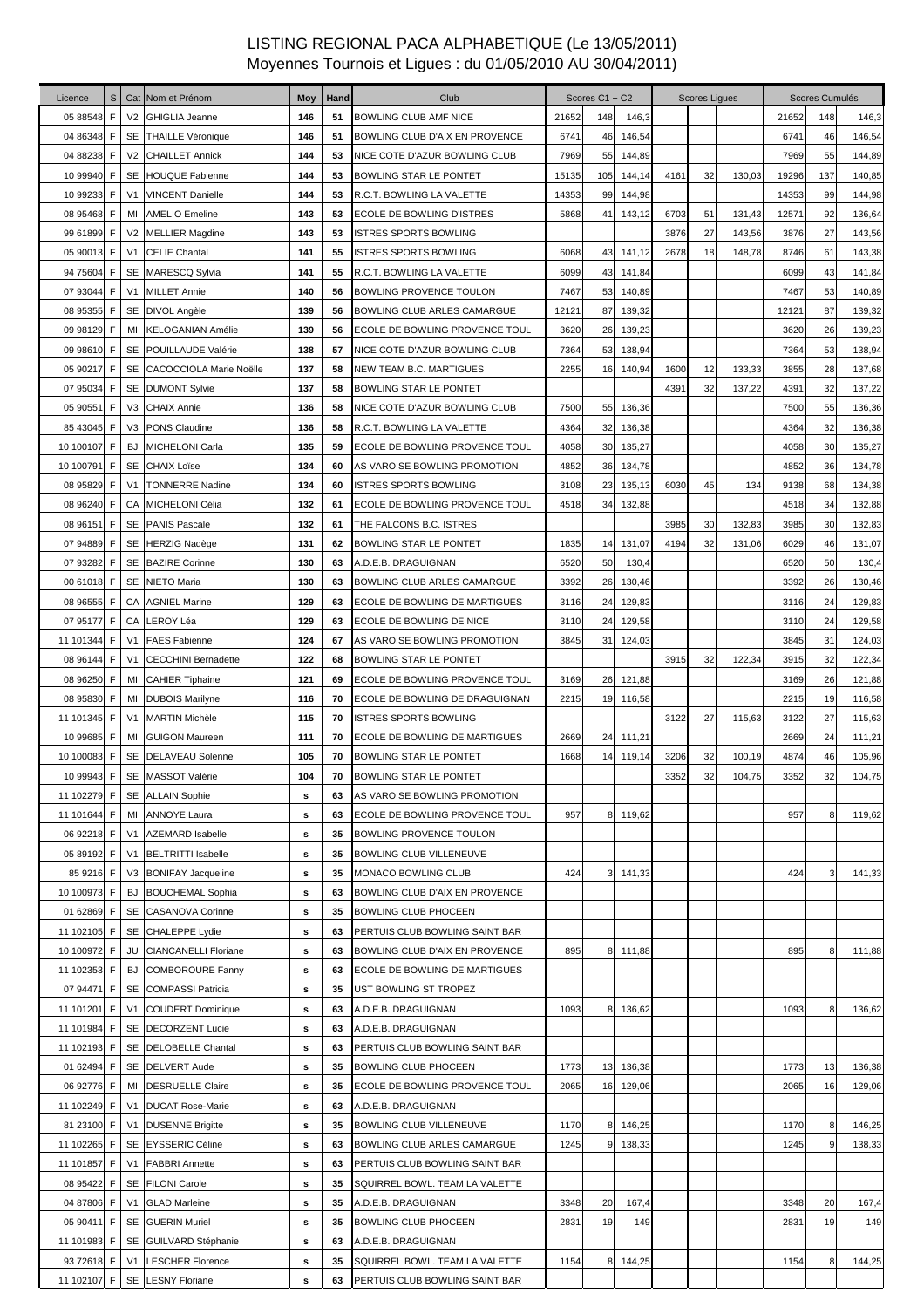| Licence     | S |                | Cat Nom et Prénom                                | Moy | Hand | Club                                                          |                   | Scores C1 + C2 |        |       | <b>Scores Liques</b> |        |       | Scores Cumulés |        |
|-------------|---|----------------|--------------------------------------------------|-----|------|---------------------------------------------------------------|-------------------|----------------|--------|-------|----------------------|--------|-------|----------------|--------|
| 91 66659    | F |                | SE LICHTLE Véronique                             | s   | 63   | PERTUIS CLUB BOWLING SAINT BAR                                | 607               | 5              | 121,4  |       |                      |        | 607   |                | 121,4  |
| 11 102013   | F |                | V1 LIGIARDI Giovanna                             | s   | 63   | <b>BOWLING CLUB AMF NICE</b>                                  | 1038              | 9              | 115,33 |       |                      |        | 1038  | 9              | 115,33 |
| 08 95894    | F | JU             | <b>LOPEZ Marie Charlotte</b>                     | s   | 35   | ECOLE DE BOWLING D'ISTRES                                     | 2066              | 16             | 129,12 |       |                      |        | 2066  | 16             | 129,12 |
| 11 102045   | F |                | V1 MARTIN Maryse                                 | s   | 63   | PERTUIS CLUB BOWLING SAINT BAR                                |                   |                |        |       |                      |        |       |                |        |
| 11 102464 F |   |                | SE MOULLET Valérie                               | s   | 63   | PERTUIS CLUB BOWLING SAINT BAR                                |                   |                |        |       |                      |        |       |                |        |
| 08 96247    | F | MI             | <b>ODINOT Marie</b>                              | s   | 35   | ECOLE DE BOWLING PROVENCE TOUL                                | 938               | 8              | 117,25 |       |                      |        | 938   |                | 117,25 |
| 11 102246   | F |                | SE PI Corinne                                    | s   | 63   | BOWLING CLUB VILLENEUVE                                       |                   |                |        |       |                      |        |       |                |        |
| 11 101152 F |   |                | SE ROCHETTE Gaëlle                               | s   | 63   | BOWLING STAR LE PONTET                                        |                   |                |        |       |                      |        |       |                |        |
| 11 102171 F |   |                | SE ROTH Céline                                   | s   | 63   | BOWLING CLUB VILLENEUVE                                       |                   |                |        |       |                      |        |       |                |        |
| 01 62944 F  |   | V <sub>1</sub> | <b>ROUX Nadine</b>                               | s   | 35   | BOWLING CLUB PHOCEEN                                          |                   |                |        |       |                      |        |       |                |        |
| 10 100205 F |   |                | SE SICARD Viviane                                | s   | 35   | NEW TEAM B.C. MARTIGUES                                       |                   |                |        |       |                      |        |       |                |        |
| 11 101202   | F |                | SE TRANIER Samy - Anna                           | s   | 63   | A.D.E.B. DRAGUIGNAN                                           |                   |                |        |       |                      |        |       |                |        |
| 01 62946    | F | V <sub>1</sub> |                                                  |     | 35   |                                                               |                   |                |        |       |                      |        |       |                |        |
| 11 101578   | F |                | <b>VINCIGUERRA Dominique</b><br>SE VITTONE Odile | s   | 63   | <b>BOWLING CLUB PHOCEEN</b>                                   |                   |                |        |       |                      |        |       |                |        |
| 05 90410    | F | V <sub>1</sub> |                                                  | s   | 35   | NICE COTE D'AZUR BOWLING CLUB                                 |                   |                |        |       |                      |        | 2574  |                |        |
|             |   |                | <b>ZINCK Christine</b>                           | s   |      | <b>BOWLING CLUB PHOCEEN</b><br>BOWLING CLUB D'AIX EN PROVENCE | 2574              | 19             | 135,47 |       |                      |        |       | 19             | 135,47 |
| 96 84542 H  |   |                | SE CAGNAT Sébastien                              | 215 | 3    |                                                               | 26685             | 124            | 215,2  |       |                      |        | 26685 | 124            | 215,2  |
| 87 53324 H  |   |                | SE SACCO Thierry                                 | 210 | 7    | A.D.E.B. DRAGUIGNAN                                           | 57387             | 273            | 210,21 |       |                      |        | 57387 | 273            | 210,21 |
| 96 84530 H  |   |                | SE JOVER Stéphane                                | 205 | 10   | A.D.E.B. DRAGUIGNAN                                           | 27983             | 136            | 205,76 |       |                      |        | 27983 | 136            | 205,76 |
| 90 63499 H  |   |                | SE ISNARD Joel                                   | 204 | 11   | QUIHO SIX FOURS                                               | 36771             | 180            | 204,28 |       |                      |        | 36771 | 180            | 204,28 |
| 87 53321 H  |   |                | SE BIDONE Bruno                                  | 202 | 12   | MONACO BOWLING CLUB                                           | 20296             | 100            | 202,96 | 10385 | 48                   | 216,35 | 30681 | 148            | 207,3  |
| 02 64121 H  |   |                | SE DUBOIS Yvan                                   | 201 | 13   | A.D.E.B. DRAGUIGNAN                                           | 38336             | 190            | 201,77 |       |                      |        | 38336 | 190            | 201,77 |
| 03 64804 H  |   |                | SE ERLER Alain                                   | 199 | 14   | <b>QUIHO SIX FOURS</b>                                        | 36241             | 182            | 199,13 |       |                      |        | 36241 | 182            | 199,13 |
| 85 348 H    |   |                | V2 GENEST Claude                                 | 199 | 14   | QUIHO SIX FOURS                                               | 38741             | 194            | 199,7  |       |                      |        | 38741 | 194            | 199,7  |
| 96 83700 H  |   |                | SE BIBLOCQUE Philippe                            | 197 | 16   | ASBG GRIMAUD                                                  | 33779             | 171            | 197,54 |       |                      |        | 33779 | 171            | 197,54 |
| 85 45323 H  |   |                | <b>SE</b> LAZZARINI Patrick                      | 197 | 16   | BOWLING CLUB AMF NICE                                         | 38455             | 195            | 197,21 |       |                      |        | 38455 | 195            | 197,21 |
| 85 5988     | H | V <sub>1</sub> | <b>SIMONIAN Olivier</b>                          | 197 | 16   | QUIHO SIX FOURS                                               | 30761             | 156            | 197,19 |       |                      |        | 30761 | 156            | 197,19 |
| 01 44 646   | H | JU             | PAQUEREAU Romain                                 | 196 | 16   | BOWLING CLUB D'AIX EN PROVENCE                                | 34660             | 176            | 196,93 |       |                      |        | 34660 | 176            | 196,93 |
| 87 33442 H  |   |                | V1 TAMBORSKI Francis                             | 196 | 16   | R.C.T. BOWLING LA VALETTE                                     | 60017             | 305            | 196,78 |       |                      |        | 60017 | 305            | 196,78 |
| 07 93492 H  |   |                | <b>SE</b> NACRY Franck                           | 195 | 17   | QUIHO SIX FOURS                                               | 32336             | 165            | 195,98 | 5312  | 27                   | 196,74 | 37648 | 192            | 196,08 |
| 50 61436 H  |   |                | SE DESCOS Victor                                 | 194 | 18   | BOWLING CLUB AMF NICE                                         | 31515             | 162            | 194,54 |       |                      |        | 31515 | 162            | 194,54 |
| 02 64259 H  |   |                | SE SIOZARD Nathan                                | 194 | 18   | ASBG GRIMAUD                                                  | 14035             | 72             | 194,93 |       |                      |        | 14035 | 72             | 194,93 |
| 00 43700    | H | JU             | DE CUSSY Pierre                                  | 193 | 18   | ECOLE DE BOWLING DE DRAGUIGNAN                                | 24549             | 127            | 193,3  | 1721  | 11                   | 156,45 | 26270 | 138            | 190,36 |
| 09 99134 H  |   |                | SE NAUROY Cédric                                 | 193 | 18   | R.C.T. BOWLING LA VALETTE                                     | 17826             | 92             | 193,76 |       |                      |        | 17826 | 92             | 193,76 |
|             |   |                | 09 97661 H SE STEIL Anthony                      | 193 | 18   | QUIHO SIX FOURS                                               | 25941             | 134            | 193,59 |       |                      |        | 25941 | 134            | 193,59 |
|             |   |                | 85 2931 H   V1   RAJAUD Pascal                   | 192 | 19   | A.D.E.B. DRAGUIGNAN                                           | 24836             | 129            | 192,53 |       |                      |        | 24836 | 129            | 192,53 |
| 50 61434 H  |   |                | SE MAFFRE Bastien                                | 191 | 20   | A.D.E.B. DRAGUIGNAN                                           | 24657             | 129            | 191,14 |       |                      |        | 24657 | 129            | 191,14 |
| 09 99135 H  |   |                | SE NAUROY Benjamin                               | 191 | 20   | R.C.T. BOWLING LA VALETTE                                     | 16093             | 84             | 191,58 |       |                      |        | 16093 | 84             | 191,58 |
| 87 54612    | H | V <sub>1</sub> | <b>DEBOISSY Thierry</b>                          | 190 | 21   | <b>BOWLING PROVENCE TOULON</b>                                | 30730             | 161            | 190,87 |       |                      |        | 30730 | 161            | 190,87 |
| 91 64792 H  |   |                | V2 MOTYL Serge                                   | 190 | 21   | R.C.T. BOWLING LA VALETTE                                     | 36908             | 194            | 190,25 |       |                      |        | 36908 | 194            | 190,25 |
| 85 3869     | H |                | V3 NAVARRO Jack                                  | 190 | 21   | R.C.T. BOWLING LA VALETTE                                     | 39953             | 210            | 190,25 |       |                      |        | 39953 | 210            | 190,25 |
| 86 14023    | H |                | V2 JOGUET Michel                                 | 189 | 21   | R.C.T. BOWLING LA VALETTE                                     | 55279             | 291            | 189,96 |       |                      |        | 55279 | 291            | 189,96 |
| 99 62853 H  |   |                | SE RAMIREZ Olivier                               | 189 | 21   | BOWLING CLUB AMF NICE                                         | 16520             | 87             | 189,89 |       |                      |        | 16520 | 87             | 189,89 |
| 93 71777    | H |                | V3 TURCHET Jean Pierre                           | 189 | 21   | BOWLING CLUB D'AIX EN PROVENCE                                | 33231             | 175            | 189,89 |       |                      |        | 33231 | 175            | 189,89 |
| 01 62499    | H | V <sub>1</sub> | <b>BOUGET Jean-Yves</b>                          | 188 | 22   | AS VAROISE BOWLING PROMOTION                                  | 26915             | 143            | 188,22 |       |                      |        | 26915 | 143            | 188,22 |
| 50 60536    | H | V <sub>1</sub> | <b>DUPUY Philippe</b>                            | 188 | 22   | BOWLING CLUB AMF NICE                                         | 13003             | 69             | 188,45 |       |                      |        | 13003 | 69             | 188,45 |
| 01 62620    | H | V <sub>1</sub> | <b>MESNARD Jean-Marc</b>                         | 188 | 22   | AS VAROISE BOWLING PROMOTION                                  | 9632              | 51             | 188,86 |       |                      |        | 9632  | 51             | 188,86 |
| 93 70883    | H | V <sub>2</sub> | ADAMCZYK Jean-Michel                             | 187 | 23   | QUIHO SIX FOURS                                               | 19360             | 103            | 187,96 |       |                      |        | 19360 | 103            | 187,96 |
| 87 54567 H  |   | V <sub>1</sub> | <b>BELLOMO Yves</b>                              | 187 | 23   | A.D.E.B. DRAGUIGNAN                                           | 16468             | 88             | 187,14 |       |                      |        | 16468 | 88             | 187,14 |
| 85 45116 H  |   | V <sub>1</sub> | <b>BESSI Jean Sébastien</b>                      | 187 | 23   | BOWLING CLUB AMF NICE                                         | 45204             | 241            | 187,57 |       |                      |        | 45204 | 241            | 187,57 |
| 89 59672 H  |   |                | SE REEB GRUBER Thomas                            | 187 | 23   | BOWLING CLUB AMF NICE                                         | 21339             | 114            | 187,18 |       |                      |        | 21339 | 114            | 187,18 |
| 83 20661    | H | V <sub>1</sub> | <b>VARLET Alain</b>                              | 187 | 23   | <b>ASBG GRIMAUD</b>                                           | 17626             | 94             | 187,51 |       |                      |        | 17626 | 94             | 187,51 |
| 89 59332    | H | V <sub>1</sub> | <b>LICHTLE Gérard</b>                            | 186 | 23   | PERTUIS CLUB BOWLING SAINT BAR                                | 14888             | 80             | 186,1  |       |                      |        | 14888 | 80             | 186,1  |
| 05 89512 H  |   |                | CA BOULANGER Cédric                              | 185 | 24   | ECOLE DE BOWLING PROVENCE TOUL                                | 15754             | 85             | 185,34 |       |                      |        | 15754 | 85             | 185,34 |
| 06 90949 H  |   | V <sub>1</sub> | <b>DESRUELLE Bruno</b>                           | 185 | 24   | BOWLING PROVENCE TOULON                                       | 7804              | 42             | 185,81 |       |                      |        | 7804  | 42             | 185,81 |
|             |   |                |                                                  | 185 |      |                                                               |                   |                |        |       |                      |        |       |                |        |
| 96 81168 H  |   |                | SE HAMON Emilien                                 |     | 24   | A.D.E.B. DRAGUIGNAN                                           | 21740             | 117            | 185,81 |       |                      |        | 21740 | 117            | 185,81 |
| 04 88170 H  |   |                | V2 MUNOZ Salvador                                | 185 | 24   | BOWLING CLUB ARLES CAMARGUE                                   | 30619             | 165            | 185,57 | 7997  | 44                   | 181,75 | 38616 | 209            | 184,77 |
| 98 12381 H  |   |                | SE SOARES Philippe                               | 185 | 24   | BOWLING CLUB D'AIX EN PROVENCE                                | 4999 <sup>-</sup> | 270            | 185,15 |       |                      |        | 49991 | 270            | 185,15 |
| 86 21193 H  |   |                | V2 TILLIETTE Pierre                              | 185 | 24   | SQUIRREL BOWL. TEAM LA VALETTE                                | 5949              | 32             | 185,91 |       |                      |        | 5949  | 32             | 185,91 |
| 85 36132 H  |   |                | V2 VENON Gérard                                  | 185 | 24   | NICE COTE D'AZUR BOWLING CLUB                                 | 27459             | 148            | 185,53 |       |                      |        | 27459 | 148            | 185,53 |
| 88 54918 H  |   | V <sub>1</sub> | <b>DELEPLANQUE Thierry</b>                       | 184 | 25   | ASBG GRIMAUD                                                  | 18034             | 98             | 184,02 |       |                      |        | 18034 | 98             | 184,02 |
| 85 37619 H  |   |                | V2 DUBOIS Alain                                  | 184 | 25   | PERTUIS CLUB BOWLING SAINT BAR                                | 34390             | 186            | 184,89 |       |                      |        | 34390 | 186            | 184,89 |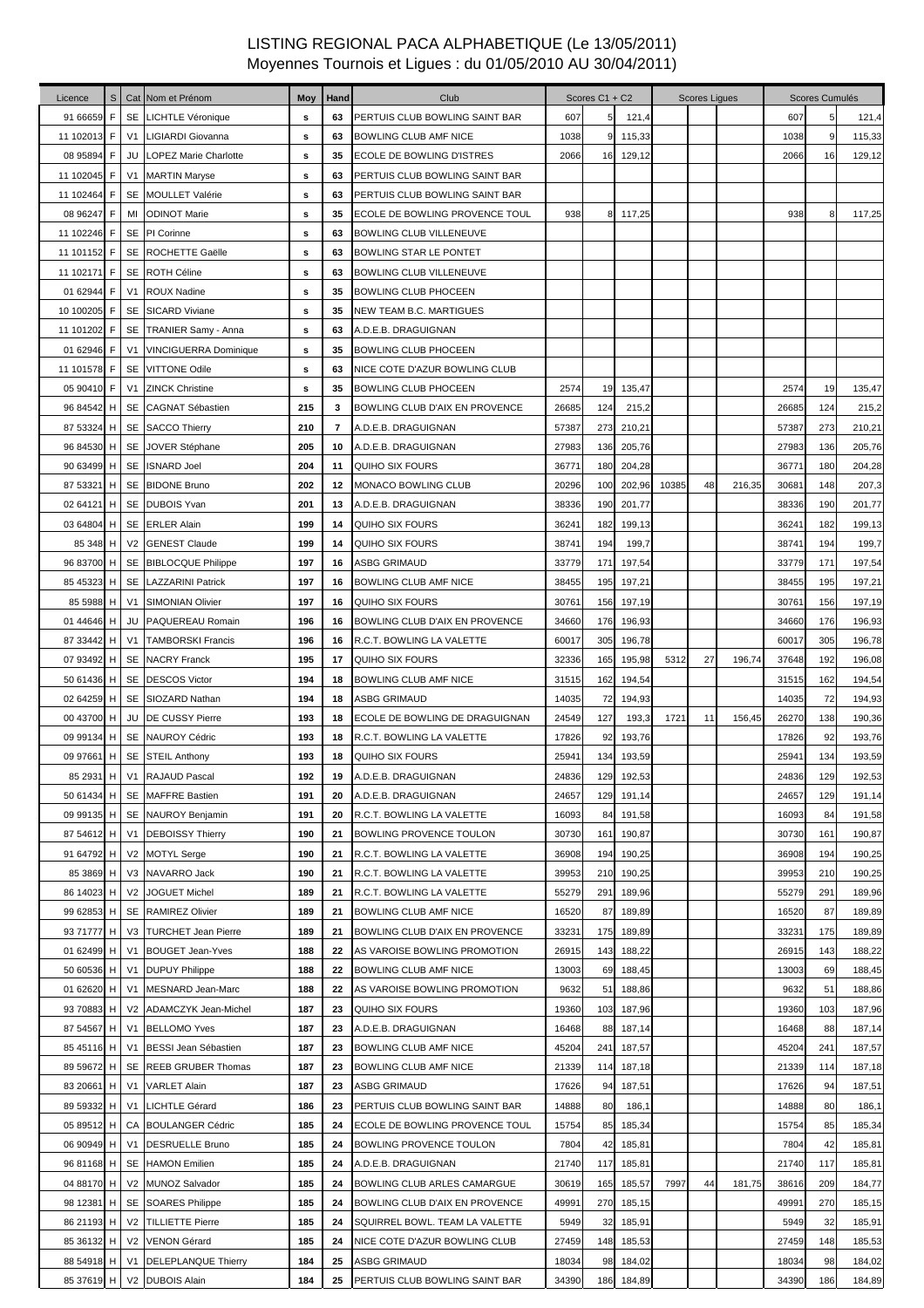| Licence     |   |                | S Cat Nom et Prénom          | Moy | Hand | Club                           |       | Scores C1 + C2 |        |      | <b>Scores Ligues</b> |        |       | Scores Cumulés |        |
|-------------|---|----------------|------------------------------|-----|------|--------------------------------|-------|----------------|--------|------|----------------------|--------|-------|----------------|--------|
| 85 45 882   | H |                | SE GOLISSET Stéphane         | 184 | 25   | BOWLING CLUB AMF NICE          | 7746  | 42             | 184,43 |      |                      |        | 7746  | 42             | 184,43 |
| 00 60236 H  |   | V1             | <b>JEAN Patrick</b>          | 184 | 25   | BOWLING CLUB D'AIX EN PROVENCE | 18655 | 101            | 184,7  |      |                      |        | 18655 | 101            | 184,7  |
| 99 41956 H  |   |                | SE PUCH Thierry              | 184 | 25   | BOWLING CLUB ARLES CAMARGUE    | 38865 | 211            | 184,19 | 7957 | 44                   | 180,84 | 46822 | 255            | 183,62 |
| 02 63304 H  |   |                | SE SAAL Raphaël              | 184 | 25   | BOWLING CLUB D'AIX EN PROVENCE | 16779 | 91             | 184,38 |      |                      |        | 16779 | 91             | 184,38 |
| 05 89581    | н | V <sub>1</sub> | <b>VIALA Alain</b>           | 184 | 25   | BOWLING CLUB ARLES CAMARGUE    | 22116 | 120            | 184,3  |      |                      |        | 22116 | 120            | 184,3  |
| 98 40862 H  |   |                | V3 BLONDEAU Bernard          | 183 | 25   | A.D.E.B. DRAGUIGNAN            | 5683  | 31             | 183,32 |      |                      |        | 5683  | 31             | 183,32 |
| 00 60095 H  |   | V1             | <b>COMTE Richard</b>         | 183 | 25   | ASBG GRIMAUD                   | 9539  | 52             | 183,44 |      |                      |        | 9539  | 52             | 183,44 |
| 97 85177 H  |   | V1             | <b>RICHARD Alain</b>         | 183 | 25   | R.C.T. BOWLING LA VALETTE      | 4394  | 24             | 183,08 |      |                      |        | 4394  | 24             | 183,08 |
| 85 43487 H  |   | V <sub>2</sub> | <b>SCIUTTI Denis</b>         | 183 | 25   | NICE ACROPOLIS S.B.C.          | 24385 | 133            | 183,35 |      |                      |        | 24385 | 133            | 183,35 |
| 07 93605 H  |   |                | SE SYLVAIN Raymond           | 183 | 25   | AS VAROISE BOWLING PROMOTION   | 20864 | 114            | 183,02 |      |                      |        | 20864 | 114            | 183,02 |
| 98 61629 H  |   | <b>SE</b>      | <b>AUBERT Romuald</b>        | 182 | 26   | BOWLING CLUB LES DAHUS         | 29759 | 163            | 182,57 |      |                      |        | 29759 | 163            | 182,57 |
| 04 87807 H  |   |                | SE AUDRAIN Frédéric          | 182 | 26   | A.D.E.B. DRAGUIGNAN            | 21225 | 116            | 182,97 |      |                      |        | 21225 | 116            | 182,97 |
| 02 63474 H  |   | JU             | <b>BROSSARD Denis</b>        | 182 | 26   | BOWLING CLUB D'AIX EN PROVENCE | 12759 | 70             | 182,27 | 4226 | 24                   | 176,08 | 16985 | 94             | 180,69 |
| 91 66507 H  |   | V <sub>2</sub> | <b>CALDERONI Michel</b>      | 182 | 26   | <b>BC ASE MARIGNANE</b>        | 22985 | 126            | 182,42 |      |                      |        | 22985 | 126            | 182,42 |
| 89 59723    | н | V <sub>1</sub> | DOUBLET Jacques              | 182 | 26   | BOWLING CLUB ARLES CAMARGUE    | 30215 | 166            | 182,02 | 7934 | 44                   | 180,32 | 38149 | 210            | 181,66 |
| 91 65110 H  |   |                | <b>SE CRINE Olivier</b>      | 181 | 27   | NICE ACROPOLIS S.B.C.          | 10153 | 56             | 181,3  |      |                      |        | 10153 | 56             | 181,3  |
| 93 72617 H  |   | V1             | <b>FEVRE Jean Luc</b>        | 181 | 27   | BOWLING CLUB GARDEEN           | 13096 | 72             | 181,89 |      |                      |        | 13096 | 72             | 181,89 |
| 07 95036 H  |   | V <sub>1</sub> | <b>LEBRUN Thierry</b>        | 181 | 27   | <b>BOWLING STAR LE PONTET</b>  | 11053 | 61             | 181,2  | 5424 | 32                   | 169,5  | 16477 | 93             | 177,17 |
| 95 79606 H  |   |                | V3 MATTEUCCI René            | 181 | 27   | UST BOWLING ST TROPEZ          | 38260 | 211            | 181,33 |      |                      |        | 38260 | 211            | 181,33 |
| 50 61624 H  |   |                | SE NEGRE Thierry             | 181 | 27   | BOWLING CLUB D'AIX EN PROVENCE | 7988  | 44             | 181,55 |      |                      |        | 7988  | 44             | 181,55 |
| 05 89194 H  |   |                | <b>JU</b> TONNERRE Guillaume | 181 | 27   | ECOLE DE BOWLING DE DRAGUIGNAN | 19264 | 106            | 181,74 |      |                      |        | 19264 | 106            | 181,74 |
| 10 101058 H |   |                | V2 VAN-TIEGHEM Yves          | 181 | 27   | BOWLING CLUB ARLES CAMARGUE    | 10166 | 56             | 181,54 |      |                      |        | 10166 | 56             | 181,54 |
| 04 87714 H  |   | MI             | BAZIRE Jérémy                | 180 | 28   | ECOLE DE BOWLING DE DRAGUIGNAN | 28260 | 157            | 180    |      |                      |        | 28260 | 157            | 180    |
| 99 61901 H  |   | V <sub>2</sub> | BOVA Jean-Claude             | 180 | 28   | NICE ACROPOLIS S.B.C.          | 49792 | 276            | 180,41 |      |                      |        | 49792 | 276            | 180,41 |
| 86 7196 H   |   | V <sub>3</sub> | <b>BREMOND Christian</b>     | 180 | 28   | <b>ASBG GRIMAUD</b>            | 6483  | 36             | 180,08 |      |                      |        | 6483  | 36             | 180,08 |
| 85 42709 H  |   | V1             | <b>GUIGUI Jacques</b>        | 180 | 28   | BOWLING CLUB D'AIX EN PROVENCE | 16935 | 94             | 180,16 |      |                      |        | 16935 | 94             | 180,16 |
| 90 63489 H  |   | V1             | <b>LAUGIER Michel</b>        | 180 | 28   | <b>BOWLING CLUB LES DAHUS</b>  | 26851 | 149            | 180,21 |      |                      |        | 26851 | 149            | 180,21 |
| 87 34751 H  |   |                | V2 LUQUET Jean               | 180 | 28   | AS VAROISE BOWLING PROMOTION   | 5226  | 29             | 180,21 |      |                      |        | 5226  | 29             | 180,21 |
| 91 66517 H  |   |                | SE MICHELONI Luc             | 180 | 28   | AS CNIM LA SEYNE SUR MER       | 9393  | 52             | 180,63 |      |                      |        | 9393  | 52             | 180,63 |
| 08 96426 H  |   |                | V2 MONNE Daniel              | 180 | 28   | BOWLING STAR LE PONTET         | 38584 | 214            | 180,3  | 5756 | 32                   | 179,88 | 44340 | 246            | 180,24 |
| 88 56060 H  |   |                | V1 PROVENSAL Philippe        | 180 | 28   | <b>BOWLING CLUB LES DAHUS</b>  | 17320 | 96             | 180,42 |      |                      |        | 17320 | 96             | 180,42 |
| 98 61445 H  |   | V1             | ADAMASTRO Jean-Pierre        | 179 | 28   | BOWLING CLUB BAIE DES ANGES    | 9535  | 53             | 179,91 |      |                      |        | 9535  | 53             | 179,91 |
| 05 89190 H  |   |                | SE BAU Grégory               | 179 | 28   | BOWLING CLUB LES DAHUS         | 12383 | 69             | 179,46 |      |                      |        | 12383 | 69             | 179,46 |
| 93 71715 H  |   |                | SE CANADAS Eric              | 179 | 28   | BOWLING STAR LE PONTET         | 34316 | 191            | 179,66 | 5425 | 32                   | 169,53 | 39741 | 223            | 178,21 |
|             |   |                | 87 53944 H V1 FAUCON Bernard | 179 | 28   | AS VAROISE BOWLING PROMOTION   | 19035 | 106            | 179,58 |      |                      |        | 19035 | 106            | 179,58 |
| 92 69568 H  |   |                | V2 GRAU Louis                | 179 | 28   | BOWLING CLUB D'AIX EN PROVENCE | 4298  | 24             | 179,08 |      |                      |        | 4298  | 24             | 179,08 |
| 02 64417 H  |   |                | SE HECK Olivier              | 179 | 28   | UST BOWLING ST TROPEZ          | 14868 | 83             | 179,13 |      |                      |        | 14868 | 83             | 179,13 |
| 02 63932 H  |   | JU             | KADDOUCH Romain              | 179 | 28   | ECOLE DE BOWLING DE DRAGUIGNAN | 28417 | 158            | 179,85 |      |                      |        | 28417 | 158            | 179,85 |
| 94 38259    | н | V <sub>2</sub> | <b>MASSE Jean-Michel</b>     | 179 | 28   | AS VAROISE BOWLING PROMOTION   | 20146 | 112            | 179,88 |      |                      |        | 20146 | 112            | 179,88 |
| 95 76831    | H | V <sub>1</sub> | RAYMOND Jean Marc            | 179 | 28   | BOWLING CLUB AMF NICE          | 18138 | 101            | 179,58 |      |                      |        | 18138 | 101            | 179,58 |
| 08 95279 H  |   | JU             | <b>VERCELLINO Julien</b>     | 179 | 28   | QUIHO SIX FOURS                | 27647 | 154            | 179,53 |      |                      |        | 27647 | 154            | 179,53 |
| 04 88106 H  |   |                | <b>SE</b> GRABY Nicolas      | 178 | 29   | <b>QUIHO SIX FOURS</b>         | 18391 | 103            | 178,55 |      |                      |        | 18391 | 103            | 178,55 |
| 07 94452 H  |   |                | SE HERZIG Martial            | 178 | 29   | BOWLING STAR LE PONTET         | 14292 | 80             | 178,65 | 5475 | 32                   | 171,09 | 19767 | 112            | 176,49 |
| 97 85227 H  |   | SE             | <b>LALLEMAND Hervé</b>       | 178 | 29   | THE FALCONS B.C. ISTRES        | 4994  | 28             | 178,36 | 7038 | 39                   | 180,46 | 12032 | 67             | 179,58 |
| 99 61897 H  |   | SE             | <b>LESTRUHAUT Christophe</b> | 178 | 29   | AS VAROISE BOWLING PROMOTION   | 24090 | 135            | 178,44 |      |                      |        | 24090 | 135            | 178,44 |
| 85 850 H    |   | V <sub>3</sub> | <b>PAREAU Michel</b>         | 178 | 29   | NICE COTE D'AZUR BOWLING CLUB  | 19766 | 111            | 178,07 |      |                      |        | 19766 | 111            | 178,07 |
| 95 76850 H  |   | V <sub>1</sub> | <b>RICCI Denis</b>           | 178 | 29   | AS VAROISE BOWLING PROMOTION   | 14974 | 84             | 178,26 |      |                      |        | 14974 | 84             | 178,26 |
| 99 62432 H  |   | <b>SE</b>      | <b>ROELLINGER Thierry</b>    | 178 | 29   | BOWLING CLUB D'AIX EN PROVENCE | 23356 | 131            | 178,29 |      |                      |        | 23356 | 131            | 178,29 |
| 90 62918 H  |   | V <sub>1</sub> | SOONEKINDT Pierre-Albert     | 178 | 29   | ISTRES SPORTS BOWLING          | 8202  | 46             | 178,3  | 9839 | 54                   | 182,2  | 18041 | 100            | 180,41 |
| 96 9651 H   |   | V <sub>2</sub> | <b>CAGNAT André</b>          | 177 | 30   | BOWLING CLUB D'AIX EN PROVENCE | 10641 | 60             | 177,35 | 4492 | 24                   | 187,17 | 15133 | 84             | 180,15 |
| 06 92265 H  |   | V <sub>2</sub> | <b>CAPEAU Marc</b>           | 177 | 30   | PERTUIS CLUB BOWLING SAINT BAR | 21135 | 119            | 177,61 |      |                      |        | 21135 | 119            | 177,61 |
| 04 86666 H  |   | V <sub>1</sub> | <b>CLASTRIER Fabrice</b>     | 177 | 30   | <b>NEW TEAM B.C. MARTIGUES</b> | 3898  | 22             | 177,18 | 2142 | 12                   | 178,5  | 6040  | 34             | 177,65 |
| 03 65374 H  |   |                | SE FARNET Jérôme             | 177 | 30   | <b>ASBG GRIMAUD</b>            | 17046 | 96             | 177,56 |      |                      |        | 17046 | 96             | 177,56 |
| 11 101184 H |   |                | SE LE BRIAND Cyril           | 177 | 30   | R.C.T. BOWLING LA VALETTE      | 9563  | 54             | 177,09 |      |                      |        | 9563  | 54             | 177,09 |
| 92 69456 H  |   |                | SE NOWAK Frédéric            | 177 | 30   | BOWLING PROVENCE TOULON        | 21088 | 119            | 177,21 |      |                      |        | 21088 | 119            | 177,21 |
| 03 65866 H  |   |                | V2 RICCIO Jean-Pierre        | 177 | 30   | BOWLING CLUB AMF NICE          | 9248  | 52             | 177,85 |      |                      |        | 9248  | 52             | 177,85 |
| 10 99358 H  |   |                | SE ROUILLE Sébastien         | 177 | 30   | <b>QUIHO SIX FOURS</b>         | 6908  | 39             | 177,13 |      |                      |        | 6908  | 39             | 177,13 |
| 96 84509 H  |   |                | V2 ALLAIN Christian          | 176 | 30   | AS VAROISE BOWLING PROMOTION   | 23862 | 135            | 176,76 |      |                      |        | 23862 | 135            | 176,76 |
| 06 90794 H  |   |                | V2 BARRAULT Rémy             | 176 | 30   | <b>QUIHO SIX FOURS</b>         | 5810  | 33             | 176,06 |      |                      |        | 5810  | 33             | 176,06 |
| 90 63017 H  |   | V <sub>1</sub> | <b>CHALVIDAN Patrick</b>     | 176 | 30   | BOWLING PROVENCE TOULON        | 16441 | 93             | 176,78 |      |                      |        | 16441 | 93             | 176,78 |
| 86 14452 H  |   |                | V2 CHAROSAY René             | 176 | 30   | BOWLING CLUB AMF NICE          | 16233 | 92             | 176,45 | 6625 | 36                   | 184,03 | 22858 | 128            | 178,58 |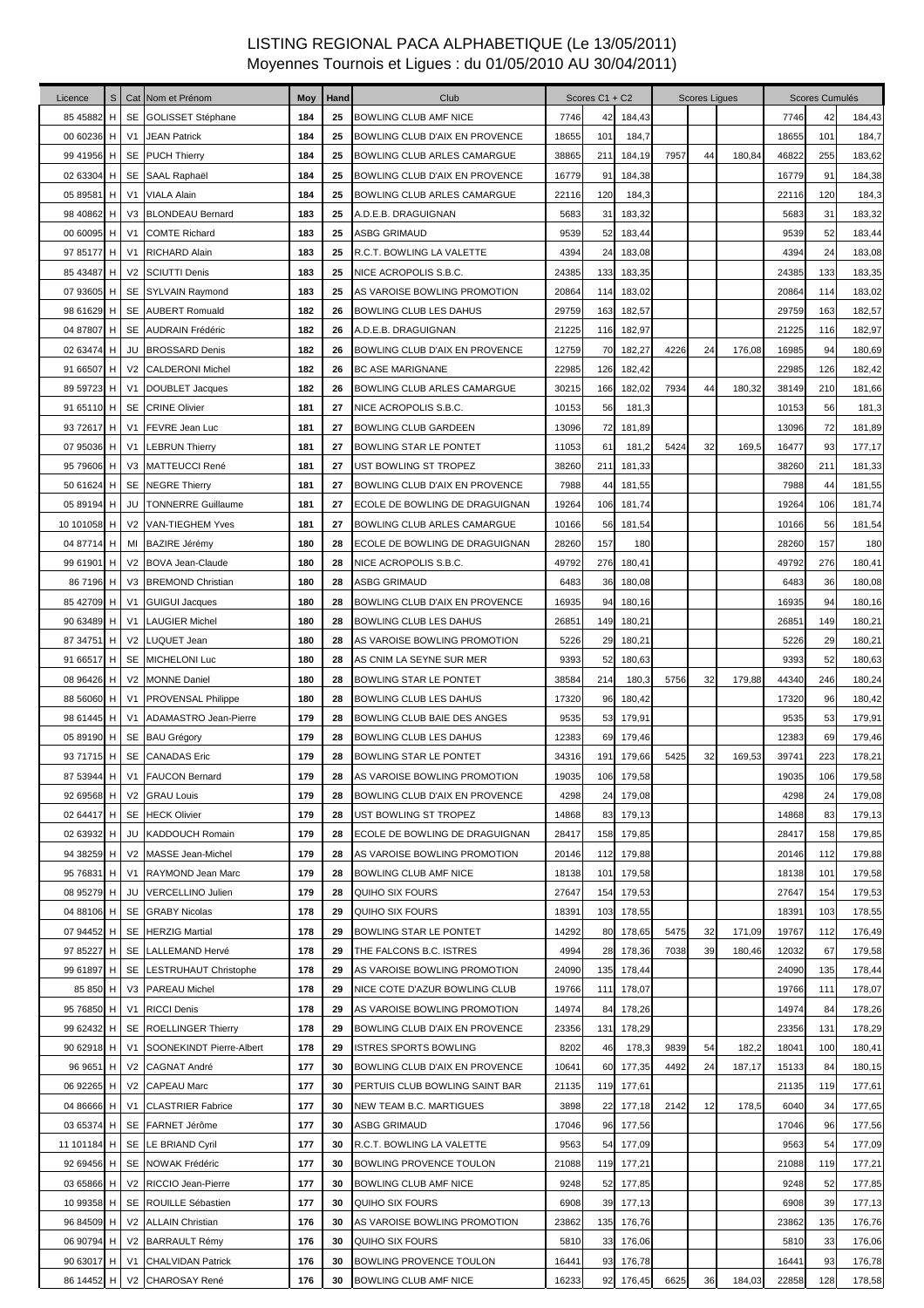| Licence     | S |                | Cat Nom et Prénom                 | Moy | Hand | Club                           |       | Scores C1 + C2 |        |      | <b>Scores Liques</b> |        |       | Scores Cumulés |        |
|-------------|---|----------------|-----------------------------------|-----|------|--------------------------------|-------|----------------|--------|------|----------------------|--------|-------|----------------|--------|
| 85 28038    | H | V <sub>1</sub> | DESSIEUX Jean-Philippe            | 176 | 30   | UST BOWLING ST TROPEZ          | 21881 | 124            | 176,46 |      |                      |        | 21881 | 124            | 176,46 |
| 03 65368 H  |   |                | V1 MASSON Christian               | 176 | 30   | <b>NEW TEAM B.C. MARTIGUES</b> | 9371  | 53             | 176,81 | 2045 | 12                   | 170,42 | 11416 | 65             | 175,63 |
| 85 4255 H   |   |                | V2 MORAND Michel                  | 176 | 30   | AS VAROISE BOWLING PROMOTION   | 8283  | 47             | 176,23 |      |                      |        | 8283  | 47             | 176,23 |
| 01 62953 H  |   |                | V2 ROTA Alain                     | 176 | 30   | AS VAROISE BOWLING PROMOTION   | 38857 | 220            | 176,62 |      |                      |        | 38857 | 220            | 176,62 |
| 05 89197 H  |   |                | V3 BORALEY Michel                 | 175 | 31   | BOWLING STAR LE PONTET         | 21726 | $124$          | 175,21 |      |                      |        | 21726 | 124            | 175,21 |
| 95 41267 H  |   | SE             | DARRE Jean-Paul                   | 175 | 31   | UST BOWLING ST TROPEZ          | 33826 | 193            | 175,26 |      |                      |        | 33826 | 193            | 175,26 |
| 99 62037 H  |   | V <sub>1</sub> | <b>GOURIOU Loïc</b>               | 175 | 31   | <b>QUIHO SIX FOURS</b>         | 4736  | 27             | 175,41 |      |                      |        | 4736  | 27             | 175,41 |
| 02 63478 H  |   | SE             | <b>JORET Yannick</b>              | 175 | 31   | R.C.T. BOWLING LA VALETTE      | 22281 | 127            | 175,44 |      |                      |        | 22281 | 127            | 175,44 |
| 09 97851 H  |   | V <sub>1</sub> | <b>LABILLE Philippe</b>           | 175 | 31   | BOWLING CLUB ARLES CAMARGUE    | 13656 | 78             | 175,08 | 7777 | 44                   | 176,75 | 21433 | 122            | 175,68 |
| 85 36846    | H | V <sub>2</sub> | <b>LAPERRIERE Alain</b>           | 175 | 31   | UST BOWLING ST TROPEZ          | 23996 | 137            | 175,15 |      |                      |        | 23996 | 137            | 175,15 |
| 08 95526 H  |   | V <sub>1</sub> | <b>LIENARD Jean Philippe</b>      | 175 | 31   | BOWLING CLUB D'AIX EN PROVENCE | 6670  | 38             | 175,53 | 4106 | 24                   | 171,08 | 10776 | 62             | 173,81 |
| 98 60946 H  |   | SE             | <b>MEUNIER Franck</b>             | 175 | 31   | BOWLING CLUB ARLES CAMARGUE    | 21412 | 122            | 175,51 | 6813 | 40                   | 170,32 | 28225 | 162            | 174,23 |
| 98 13010 H  |   | V <sub>1</sub> | <b>NIETO Bernard</b>              | 175 | 31   | BOWLING CLUB ARLES CAMARGUE    | 23317 | 133            | 175,32 |      |                      |        | 23317 | 133            | 175,32 |
| 94 76459 H  |   |                | V2 PERON Christian                | 175 | 31   | R.C.T. BOWLING LA VALETTE      | 28357 | 162            | 175,04 |      |                      |        | 28357 | 162            | 175,04 |
| 04 88080 H  |   |                | V2 ROBBE Raymond                  | 175 | 31   | <b>ISTRES SPORTS BOWLING</b>   | 32201 | 184            | 175,01 |      |                      |        | 32201 | 184            | 175,01 |
| 06 91545 H  |   |                | <b>CA SIMON Clément</b>           | 175 | 31   | ECOLE DE BOWLING DE DRAGUIGNAN | 21621 | 123            | 175,78 |      |                      |        | 21621 | 123            | 175,78 |
| 92 67696 H  |   |                | SE AMELIO Xavier                  | 174 | 32   | <b>ISTRES SPORTS BOWLING</b>   | 14146 | 81             | 174,64 | 4429 | 24                   | 184,54 | 18575 | 105            | 176,9  |
| 00 42231 H  |   |                | SE BAGLIN Loïc                    | 174 | 32   | BOWLING CLUB ARLES CAMARGUE    | 8739  | 50             | 174,78 | 6808 | 40                   | 170,2  | 15547 | 90             | 172,74 |
| 10 99288 H  |   | SE             | <b>EYSSERIC Christian</b>         | 174 | 32   | BOWLING CLUB ARLES CAMARGUE    | 31060 | 178            | 174,49 | 7514 | 44                   | 170,77 | 38574 | 222            | 173,76 |
| 09 97864 H  |   |                | SE GHIGI Christophe               | 174 | 32   | NEW TEAM B.C. MARTIGUES        | 11530 | 66             | 174,7  |      |                      |        | 11530 | 66             | 174,7  |
| 82 21927 H  |   |                | V3 GOTTARDI Richard               | 174 | 32   | UST BOWLING ST TROPEZ          | 25131 | 144            | 174,52 |      |                      |        | 25131 | 144            | 174,52 |
| 03 65389 H  |   | <b>SE</b>      | <b>ISNARD Ludovic</b>             | 174 | 32   | QUIHO SIX FOURS                | 7488  | 43             | 174,14 |      |                      |        | 7488  | 43             | 174,14 |
| 00 61067 H  |   | SE             | <b>JAUGEY Simon</b>               | 174 | 32   | <b>BOWLING CLUB AMF NICE</b>   | 11703 | 67             | 174,67 |      |                      |        | 11703 | 67             | 174,67 |
| 00 60234 H  |   | V <sub>1</sub> | <b>MOUNIER Hervé</b>              | 174 | 32   | BOWLING CLUB D'AIX EN PROVENCE | 8560  | 49             | 174,69 |      |                      |        | 8560  | 49             | 174,69 |
| 02 63996 H  |   | SE             | <b>NOEL Eric</b>                  | 174 | 32   | AS CNIM LA SEYNE SUR MER       | 6960  | 40             | 174    |      |                      |        | 6960  | 40             | 174    |
| 98 60869    | H | V <sub>2</sub> | <b>TADDEI Michel</b>              | 174 | 32   | R.C.T. BOWLING LA VALETTE      | 30605 | 175            | 174,89 |      |                      |        | 30605 | 175            | 174,89 |
| 90 62588 H  |   |                | V3 TROUIN Maurice                 | 174 | 32   | BOWLING CLUB D'AIX EN PROVENCE | 11347 | 65             | 174,57 | 4166 | 24                   | 173,58 | 15513 | 89             | 174,3  |
| 87 53847    | H | V1             | <b>VINCENT Henri-Charles</b>      | 174 | 32   | <b>BC ASE MARIGNANE</b>        | 11521 | 66             | 174,56 |      |                      |        | 11521 | 66             | 174,56 |
| 01 12230 H  |   |                | SE AUGEREAU Loïc                  | 173 | 32   | BOWLING STAR LE PONTET         | 24742 | 143            | 173,02 | 5363 | 32                   | 167,59 | 30105 | 175            | 172,03 |
| 07 94025 H  |   |                | V3 BONFATTI Ermanno               | 173 | 32   | QUIHO SIX FOURS                | 6587  | 38             | 173,34 |      |                      |        | 6587  | 38             | 173,34 |
| 09 98138 H  |   | JU             | <b>BOUTTE Pierre Jean</b>         | 173 | 32   | <b>BOWLING STAR LE PONTET</b>  | 19607 | 113            | 173,51 | 4887 | 32                   | 152,72 | 24494 | 145            | 168,92 |
| 85 19871    | H | V <sub>1</sub> | <b>CAMPANA Richard</b>            | 173 | 32   | <b>BC ASE MARIGNANE</b>        | 13554 | 78             | 173,77 |      |                      |        | 13554 | 78             | 173,77 |
| 10 101061 H |   | JU             | <b>CAPEAU Cédric</b>              | 173 | 32   | BOWLING STAR LE PONTET         | 7300  | 42             | 173,81 |      |                      |        | 7300  | 42             | 173,81 |
| 10 99180 H  |   |                | V2 CARTONI Jean Claude            | 173 | 32   | <b>BOWLING CLUB LES DAHUS</b>  | 27009 | 156            | 173,13 |      |                      |        | 27009 | 156            | 173,13 |
|             |   |                | 03 65748 H   V1 DESTOMBE Philippe | 173 | 32   | <b>BOWLING STAR LE PONTET</b>  | 4846  | 28             | 173,07 |      |                      |        | 4846  | 28             | 173,07 |
| 07 93298 H  |   | V1             | <b>GAY Christian</b>              | 173 | 32   | R.C.T. BOWLING LA VALETTE      | 23757 | 137            | 173,41 |      |                      |        | 23757 | 137            | 173,41 |
| 98 12307 H  |   | SE             | JOLY - DESPLAINS Fabrice          | 173 | 32   | BOWLING CLUB ARLES CAMARGUE    | 24487 | 141            | 173,67 |      |                      |        | 24487 | 141            | 173,67 |
| 98 61625 H  |   | SE             | JONQUET Frédéric                  | 173 | 32   | BOWLING CLUB D'AIX EN PROVENCE | 7095  | 41             | 173,05 |      |                      |        | 7095  | 41             | 173,05 |
| 00 61279 H  |   | SE             | ROUSSIN Johan                     | 173 | 32   | AS VAROISE BOWLING PROMOTION   | 5208  | 30             | 173,6  |      |                      |        | 5208  | 30             | 173,6  |
| 02 63477 H  |   |                | SE VALENZA Christophe             | 173 | 32   | <b>BOWLING CLUB GARDEEN</b>    | 17217 | 99             | 173,91 |      |                      |        | 17217 | 99             | 173,91 |
| 99 41163 H  |   |                | SE AUGUSTYNIAK Eric               | 172 | 33   | <b>ISTRES SPORTS BOWLING</b>   | 8463  | 49             | 172,71 |      |                      |        | 8463  | 49             | 172,71 |
| 00 60190 H  |   |                | SE CAVIGLIA Dominique             | 172 | 33   | NICE COTE D'AZUR BOWLING CLUB  | 17234 | 100            | 172,34 |      |                      |        | 17234 | 100            | 172,34 |
| 85 9320 H   |   |                | V3 DHO Joseph                     | 172 | 33   | BOWLING PROVENCE TOULON        | 6729  | 39             | 172,54 |      |                      |        | 6729  | 39             | 172,54 |
| 92 66961    | H | V <sub>1</sub> | <b>DURIE Bernard</b>              | 172 | 33   | <b>ISTRES SPORTS BOWLING</b>   | 7054  | 41             | 172,05 | 3607 | 21                   | 171,76 | 10661 | 62             | 171,95 |
| 09 97875 H  |   | SE             | <b>GUIBOUX Mikael</b>             | 172 | 33   | BOWLING CLUB AMF NICE          | 19960 | 116            | 172,07 |      |                      |        | 19960 | 116            | 172,07 |
| 85 30285 H  |   | V <sub>1</sub> | <b>HUGUES Bernard</b>             | 172 | 33   | <b>BC ASE MARIGNANE</b>        | 8624  | 50             | 172,48 |      |                      |        | 8624  | 50             | 172,48 |
| 96 84681    | H | <b>SE</b>      | <b>MOLINARI Paul</b>              | 172 | 33   | BOWLING CLUB D'AIX EN PROVENCE | 4487  | 26             | 172,58 | 4045 | 24                   | 168,54 | 8532  | 50             | 170,64 |
| 91 66487 H  |   |                | SE SILVESTRE Christian            | 172 | 33   | BOWLING CLUB LES DAHUS         | 15496 | 90             | 172,18 |      |                      |        | 15496 | 90             | 172,18 |
| 09 99041 H  |   | SE             | <b>BERTOLOTTO Gilbert</b>         | 171 | 34   | NEW TEAM B.C. MARTIGUES        | 10638 | 62             | 171,58 | 2011 | 12                   | 167,58 | 12649 | 74             | 170,93 |
| 05 90299 H  |   |                | SE BODRERO Serge                  | 171 | 34   | <b>BOWLING CLUB PHOCEEN</b>    | 5657  | 33             | 171,42 |      |                      |        | 5657  | 33             | 171,42 |
| 93 73001 H  |   |                | V2 ERRANDONEA Nicolas             | 171 | 34   | BOWLING CLUB ARLES CAMARGUE    |       |                |        | 7551 | 44                   | 171,61 | 7551  | 44             | 171,61 |
| 11 101576 H |   | V <sub>1</sub> | JAUFFRET Michel                   | 171 | 34   | BOWLING CLUB D'AIX EN PROVENCE | 8234  | 48             | 171,54 |      |                      |        | 8234  | 48             | 171,54 |
| 95 79928 H  |   |                | V2 LEHMANN Franck                 | 171 | 34   | <b>NEW TEAM B.C. MARTIGUES</b> | 773   | 5              | 154,6  | 9877 | 57                   | 173,28 | 10650 | 62             | 171,77 |
| 05 88712 H  |   |                | SE MACLE Philippe                 | 171 | 34   | BOWLING PROVENCE TOULON        | 45243 | 264            | 171,38 |      |                      |        | 45243 | 264            | 171,38 |
| 10 99289 H  |   |                | SE MAUREL Frédéric                | 171 | 34   | <b>QUIHO SIX FOURS</b>         | 9262  | 54             | 171,52 |      |                      |        | 9262  | 54             | 171,52 |
| 85 24740 H  |   | V3             | <b>PICARD Louis</b>               | 171 | 34   | AS VAROISE BOWLING PROMOTION   | 37226 | 217            | 171,55 |      |                      |        | 37226 | 217            | 171,55 |
| 93 72621 H  |   | V <sub>3</sub> | <b>SALVADOR Michel</b>            | 171 | 34   | AS VAROISE BOWLING PROMOTION   | 17112 | 100            | 171,12 |      |                      |        | 17112 | 100            | 171,12 |
| 01 62486 H  |   | V <sub>1</sub> | <b>VILLARD Christian</b>          | 171 | 34   | R.C.T. BOWLING LA VALETTE      | 16854 | 98             | 171,98 |      |                      |        | 16854 | 98             | 171,98 |
| 96 83702 H  |   | V <sub>1</sub> | <b>BIBLOCQUE Thierry</b>          | 170 | 35   | <b>ASBG GRIMAUD</b>            | 4781  | 28             | 170,75 |      |                      |        | 4781  | 28             | 170,75 |
| 94 75128 H  |   | V <sub>1</sub> | <b>BINETRUY Philippe</b>          | 170 | 35   | <b>ASBG GRIMAUD</b>            | 11403 | 67             | 170,19 |      |                      |        | 11403 | 67             | 170,19 |
| 85 24800 H  |   |                | V2 BLOUDEAU Jacky                 | 170 | 35   | <b>ISTRES SPORTS BOWLING</b>   | 14010 | 82             | 170,85 |      |                      |        | 14010 | 82             | 170,85 |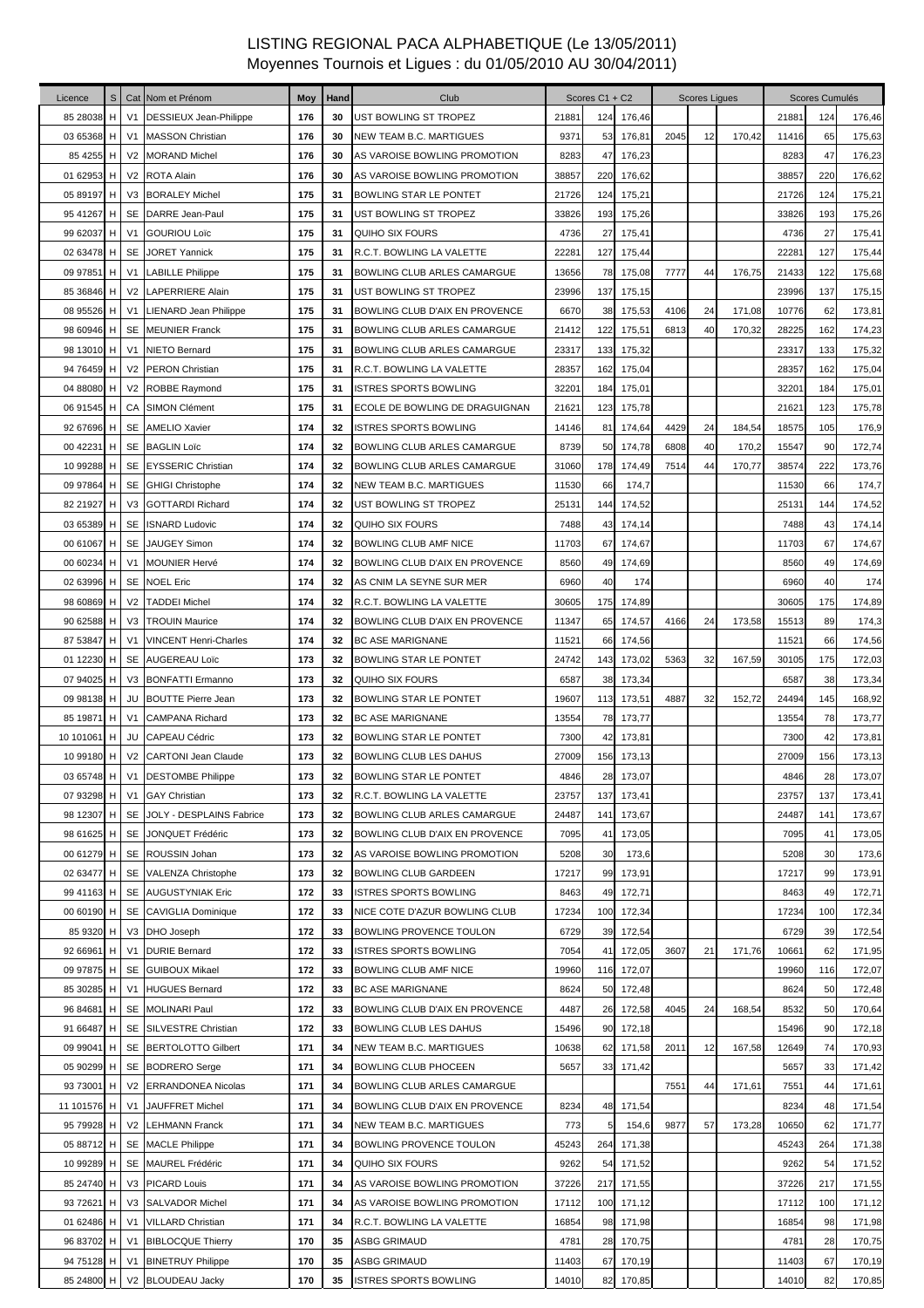| Licence     | S |                | Cat Nom et Prénom           | Moy | Hand | Club                           |       | Scores C1 + C2 |        |      | <b>Scores Liques</b> |        |       | Scores Cumulés |        |
|-------------|---|----------------|-----------------------------|-----|------|--------------------------------|-------|----------------|--------|------|----------------------|--------|-------|----------------|--------|
| 11 101844   | н |                | SE CAUVIN Damien            | 170 | 35   | QUIHO SIX FOURS                | 7168  | 42             | 170,67 |      |                      |        | 7168  | 42             | 170,67 |
| 08 96145 H  |   | V1             | <b>CECCHINI Luc</b>         | 170 | 35   | BOWLING STAR LE PONTET         | 20744 | 122            | 170,03 |      |                      |        | 20744 | 122            | 170,03 |
| 06 90943 H  |   |                | <b>SE</b> CLIMENT Guillaume | 170 | 35   | NICE ACROPOLIS S.B.C.          | 10376 | 61             | 170,1  | 5974 | 36                   | 165,94 | 16350 | 97             | 168,56 |
| 04 86072 H  |   | V <sub>1</sub> | <b>DEDOMITI Patrick</b>     | 170 | 35   | AS CNIM LA SEYNE SUR MER       | 4608  | 27             | 170,67 |      |                      |        | 4608  | 27             | 170,67 |
| 05 90390 H  |   | V1             | <b>HOLT David</b>           | 170 | 35   | BOWLING CLUB ARLES CAMARGUE    | 14691 | 86             | 170,83 | 7581 | 44                   | 172,3  | 22272 | 130            | 171,32 |
| 05 90017 H  |   |                | SE MARTIN Jean Marc         | 170 | 35   | BOWLING CLUB D'AIX EN PROVENCE | 8688  | 51             | 170,35 |      |                      |        | 8688  | 51             | 170,35 |
| 04 86251 H  |   | V <sub>1</sub> | ROCCASERRA Denis            | 170 | 35   | BOWLING CLUB D'AIX EN PROVENCE | 13332 | 78             | 170,92 | 4227 | 24                   | 176,12 | 17559 | 102            | 172,15 |
| 04 87911 H  |   |                | CA AUDRAIN Yoann            | 169 | 35   | ECOLE DE BOWLING DE DRAGUIGNAN | 16637 | 98             | 169,77 |      |                      |        | 16637 | 98             | 169,77 |
| 01 12228    | H | V <sub>1</sub> | <b>CARTIER Alain</b>        | 169 | 35   | BOWLING STAR LE PONTET         | 26979 | 159            | 169,68 | 5312 | 32                   | 166    | 32291 | 191            | 169,06 |
| 06 92417 H  |   |                | SE DIERSTEIN Alain          | 169 | 35   | BOWLING STAR LE PONTET         | 8806  | 52             | 169,35 | 5209 | 32                   | 162,78 | 14015 | 84             | 166,85 |
| 08 95930 H  |   |                | SE MAUPERIN Sébastien       | 169 | 35   | NEW TEAM B.C. MARTIGUES        | 3726  | 22             | 169,36 | 2034 | 12                   | 169,5  | 5760  | 34             | 169,41 |
| 10 100534 H |   | SE             | <b>MURESAN Vasile</b>       | 169 | 35   | BOWLING CLUB ARLES CAMARGUE    | 24369 | 144            | 169,23 | 6744 | 44                   | 153,27 | 31113 | 188            | 165,49 |
| 99 62665 H  |   |                | SE NIETO Laurent            | 169 | 35   | BOWLING CLUB ARLES CAMARGUE    | 33048 | 195            | 169,48 |      |                      |        | 33048 | 195            | 169,48 |
| 94 75283 H  |   | V1             | <b>PATE Christian</b>       | 169 | 35   | <b>ISTRES SPORTS BOWLING</b>   | 20514 | 121            | 169,54 |      |                      |        | 20514 | 121            | 169,54 |
| 04 86347 H  |   |                | <b>CA THAILLE Guillaume</b> | 169 | 35   | BOWLING CLUB D'AIX EN PROVENCE | 11036 | 65             | 169,78 |      |                      |        | 11036 | 65             | 169,78 |
| 06 90808 H  |   |                | SE VIDOT Jonathan           | 169 | 35   | <b>QUIHO SIX FOURS</b>         | 10851 | 64             | 169,55 |      |                      |        | 10851 | 64             | 169,55 |
| 98 40874 H  |   |                | SE DAMESTOY Jean-Christophe | 168 | 36   | BOWLING CLUB AMF NICE          | 7909  | 47             | 168,28 | 3959 | 24                   | 164,96 | 11868 | 71             | 167,15 |
| 02 63549 H  |   | V <sub>1</sub> | <b>DENOIX Bernard</b>       | 168 | 36   | NICE ACROPOLIS S.B.C.          | 14289 | 85             | 168,11 |      |                      |        | 14289 | 85             | 168,11 |
| 90 62010 H  |   |                | V2 EMANE Gabriel            | 168 | 36   | NICE COTE D'AZUR BOWLING CLUB  | 12319 | 73             | 168,75 |      |                      |        | 12319 | 73             | 168,75 |
| 05 89199 H  |   |                | SE HERNANDEZ Sylvain        | 168 | 36   | <b>ISTRES SPORTS BOWLING</b>   | 2592  | 15             | 172,8  | 8054 | 48                   | 167,79 | 10646 | 63             | 168,98 |
| 85 14374 H  |   | V <sub>2</sub> | <b>MARTY Jacques</b>        | 168 | 36   | BOWLING CLUB AMF NICE          | 17171 | 102            | 168,34 |      |                      |        | 17171 | 102            | 168,34 |
| 07 94935 H  |   | V <sub>1</sub> | <b>SCHITZ Jean-Pierre</b>   | 168 | 36   | THE FALCONS B.C. ISTRES        |       |                |        | 6063 | 36                   | 168,42 | 6063  | 36             | 168,42 |
| 93 70143 H  |   | V <sub>2</sub> | <b>VERDON Christian</b>     | 168 | 36   | NEW TEAM B.C. MARTIGUES        | 12489 | 74             | 168,77 |      |                      |        | 12489 | 74             | 168,77 |
| 05 89664 H  |   | V <sub>2</sub> | <b>ABERT Daniel</b>         | 167 | 37   | AS CNIM LA SEYNE SUR MER       | 4693  | 28             | 167,61 |      |                      |        | 4693  | 28             | 167,61 |
| 06 90797 H  |   |                | <b>SE BUCCHINI Pierre</b>   | 167 | 37   | <b>QUIHO SIX FOURS</b>         | 13734 | 82             | 167,49 |      |                      |        | 13734 | 82             | 167,49 |
| 06 92583 H  |   |                | CA DURAND Johanes           | 167 | 37   | ECOLE DE BOWLING DE DRAGUIGNAN | 4518  | 27             | 167,33 |      |                      |        | 4518  | 27             | 167,33 |
| 99 62441 H  |   |                | SE FERA Franck              | 167 | 37   | AS VAROISE BOWLING PROMOTION   | 4690  | 28             | 167,5  |      |                      |        | 4690  | 28             | 167,5  |
| 05 88986 H  |   |                | V2 LANDRIEU Didier          | 167 | 37   | NEW TEAM B.C. MARTIGUES        | 13386 | 80             | 167,32 |      |                      |        | 13386 | 80             | 167,32 |
| 07 93259 H  |   |                | SE MOUNEYRAC David          | 167 | 37   | PERTUIS CLUB BOWLING SAINT BAR | 7043  | 42             | 167,69 | 674  |                      | 168,5  | 7717  | 46             | 167,76 |
| 98 60870 H  |   |                | V2 NAVARRO Patrick          | 167 | 37   | BOWLING CLUB D'AIX EN PROVENCE | 4008  | 24             | 167    |      |                      |        | 4008  | 24             | 167    |
| 85 37642 H  |   |                | V2 PFLIEGER Daniel          | 167 | 37   | BOWLING CLUB ARLES CAMARGUE    | 16237 | 97             | 167,39 | 7686 | 44                   | 174,68 | 23923 | 141            | 169,67 |
| 08 96149 H  |   |                | SE REYNIER Denis            | 167 | 37   | BOWLING STAR LE PONTET         | 21257 | 127            | 167,38 | 4784 | 32                   | 149,5  | 26041 | 159            | 163,78 |
| 10 100446 H |   | V <sub>1</sub> | <b>DULON</b> Dominique      | 166 | 37   | <b>BC ASE MARIGNANE</b>        | 10013 | 60             | 166,88 |      |                      |        | 10013 | 60             | 166,88 |
| 98 60209 H  |   |                | SE FASCIO Alain             | 166 | 37   | <b>BOWLING CLUB GARDEEN</b>    | 6494  | 39             | 166,51 |      |                      |        | 6494  | 39             | 166,51 |
| 85 42305 H  |   |                | SE JOINTER Didier           | 166 | 37   | <b>BOWLING CLUB GARDEEN</b>    | 5509  | 33             | 166,94 |      |                      |        | 5509  | 33             | 166,94 |
| 50 61888 H  |   | V1             | MATOSSIAN David             | 166 | 37   | A.D.E.B. DRAGUIGNAN            | 11328 | 68             | 166,59 |      |                      |        | 11328 | 68             | 166,59 |
| 06 90705 H  |   | V <sub>2</sub> | <b>MOSCA Jean Claude</b>    | 166 | 37   | <b>BC ASE MARIGNANE</b>        | 6001  | 36             | 166,69 |      |                      |        | 6001  | 36             | 166,69 |
| 05 90016 H  |   |                | V1 THAILLE Lucien           | 166 | 37   | BOWLING CLUB D'AIX EN PROVENCE | 14021 | 84             | 166,92 |      |                      |        | 14021 | 84             | 166,92 |
| 11 101206 H |   | SE             | <b>DUCHATEAU Sébastien</b>  | 165 | 38   | BOWLING CLUB LES DAHUS         | 8584  | 52             | 165,08 |      |                      |        | 8584  | 52             | 165,08 |
| 03 65076 H  |   | V1             | <b>LEONARD Jacques</b>      | 165 | 38   | AS VAROISE BOWLING PROMOTION   | 9621  | 58             | 165,88 |      |                      |        | 9621  | 58             | 165,88 |
| 86 43643 H  |   |                | V3 LOMBARD Jean-Claude      | 165 | 38   | AS CNIM LA SEYNE SUR MER       | 5804  | 35             | 165,83 |      |                      |        | 5804  | 35             | 165,83 |
| 86 44016 H  |   | V3             | <b>TROUVE Marcel</b>        | 165 | 38   | NICE COTE D'AZUR BOWLING CLUB  | 20523 | 124            | 165,51 |      |                      |        | 20523 | 124            | 165,51 |
| 08 96765 H  |   | V <sub>3</sub> | <b>MEREL Marc</b>           | 164 | 39   | BOWLING STAR LE PONTET         | 10058 | 61             | 164,89 |      |                      |        | 10058 | 61             | 164,89 |
| 02 63303 H  |   | V <sub>1</sub> | <b>MICHEL Christian</b>     | 164 | 39   | BOWLING CLUB LES DAHUS         | 9210  | 56             | 164,46 |      |                      |        | 9210  | 56             | 164,46 |
| 93 72997 H  |   | V <sub>3</sub> | <b>MITJANS Michel</b>       | 164 | 39   | BOWLING CLUB ARLES CAMARGUE    | 11320 | 69             | 164,06 | 6298 | 40                   | 157,45 | 17618 | 109            | 161,63 |
| 10 99259 H  |   | V <sub>2</sub> | <b>GRIMLER Denis</b>        | 163 | 39   | AS VAROISE BOWLING PROMOTION   | 15521 | 95             | 163,38 |      |                      |        | 15521 | 95             | 163,38 |
| 07 93882 H  |   | V <sub>2</sub> | <b>LABBE Michel</b>         | 163 | 39   | BOWLING STAR LE PONTET         | 20638 | 126            | 163,79 | 5308 | 32                   | 165,88 | 25946 | 158            | 164,22 |
| 05 88544 H  |   | SE             | ODASSO Serge                | 163 | 39   | A.D.E.B. DRAGUIGNAN            | 5383  | 33             | 163,12 |      |                      |        | 5383  | 33             | 163,12 |
| 09 97748 H  |   |                | V2 SCHITZ Bernard           | 163 | 39   | THE FALCONS B.C. ISTRES        | 2104  | 14             | 150,29 | 6560 | 39                   | 168,21 | 8664  | 53             | 163,47 |
| 07 94448 H  |   | JU             | <b>SOLER Florent</b>        | 163 | 39   | BOWLING STAR LE PONTET         | 15542 | 95             | 163,6  | 4903 | 32                   | 153,22 | 20445 | 127            | 160,98 |
| 05 88711 H  |   | V1             | <b>BLAVIER Philippe</b>     | 162 | 40   | AS VAROISE BOWLING PROMOTION   | 16236 | 100            | 162,36 |      |                      |        | 16236 | 100            | 162,36 |
| 08 96148 H  |   | V1             | <b>FERRARO</b> Pierre       | 162 | 40   | BOWLING STAR LE PONTET         |       |                |        | 5197 | 32                   | 162,41 | 5197  | 32             | 162,41 |
| 09 97452 H  |   |                | V2 GIRE Jean Marie          | 162 | 40   | BOWLING PROVENCE TOULON        | 9755  | 60             | 162,58 |      |                      |        | 9755  | 60             | 162,58 |
| 03 64866 H  |   |                | V2 MADEC René               | 162 | 40   | ISTRES SPORTS BOWLING          |       |                |        | 7779 | 48                   | 162,06 | 7779  | 48             | 162,06 |
| 96 2236 H   |   |                | V2 MILON Bernard            | 162 | 40   | A.D.E.B. DRAGUIGNAN            | 8606  | 53             | 162,38 |      |                      |        | 8606  | 53             | 162,38 |
| 85 417 H    |   |                | V3 SACCO Pascal             | 162 | 40   | A.D.E.B. DRAGUIGNAN            | 8115  | 50             | 162,3  |      |                      |        | 8115  | 50             | 162,3  |
| 10 99219 H  |   |                | SE TRITZ Laurent            | 162 | 40   | BOWLING CLUB D'AIX EN PROVENCE | 4549  | 28             | 162,46 |      |                      |        | 4549  | 28             | 162,46 |
| 09 98086 H  |   | JU             | <b>BELLAMY Mickaël</b>      | 161 | 41   | ECOLE DE BOWLING DE NICE       | 11469 | 71             | 161,54 | 9108 | 57                   | 159,79 | 20577 | 128            | 160,76 |
| 10 99696 H  |   |                | V2 BLANOT Bernard           | 161 | 41   | BOWLING STAR LE PONTET         | 4515  | 28             | 161,25 |      |                      |        | 4515  | 28             | 161,25 |
| 05 89198 H  |   | V <sub>1</sub> | <b>CHOLET Dominique</b>     | 161 | 41   | BOWLING CLUB LES DAHUS         | 5816  | 36             | 161,56 |      |                      |        | 5816  | 36             | 161,56 |
| 05 88546 H  |   |                | V2 CRISCI Paul              | 161 | 41   | BOWLING CLUB AMF NICE          | 33749 | 209            | 161,48 |      |                      |        | 33749 | 209            | 161,48 |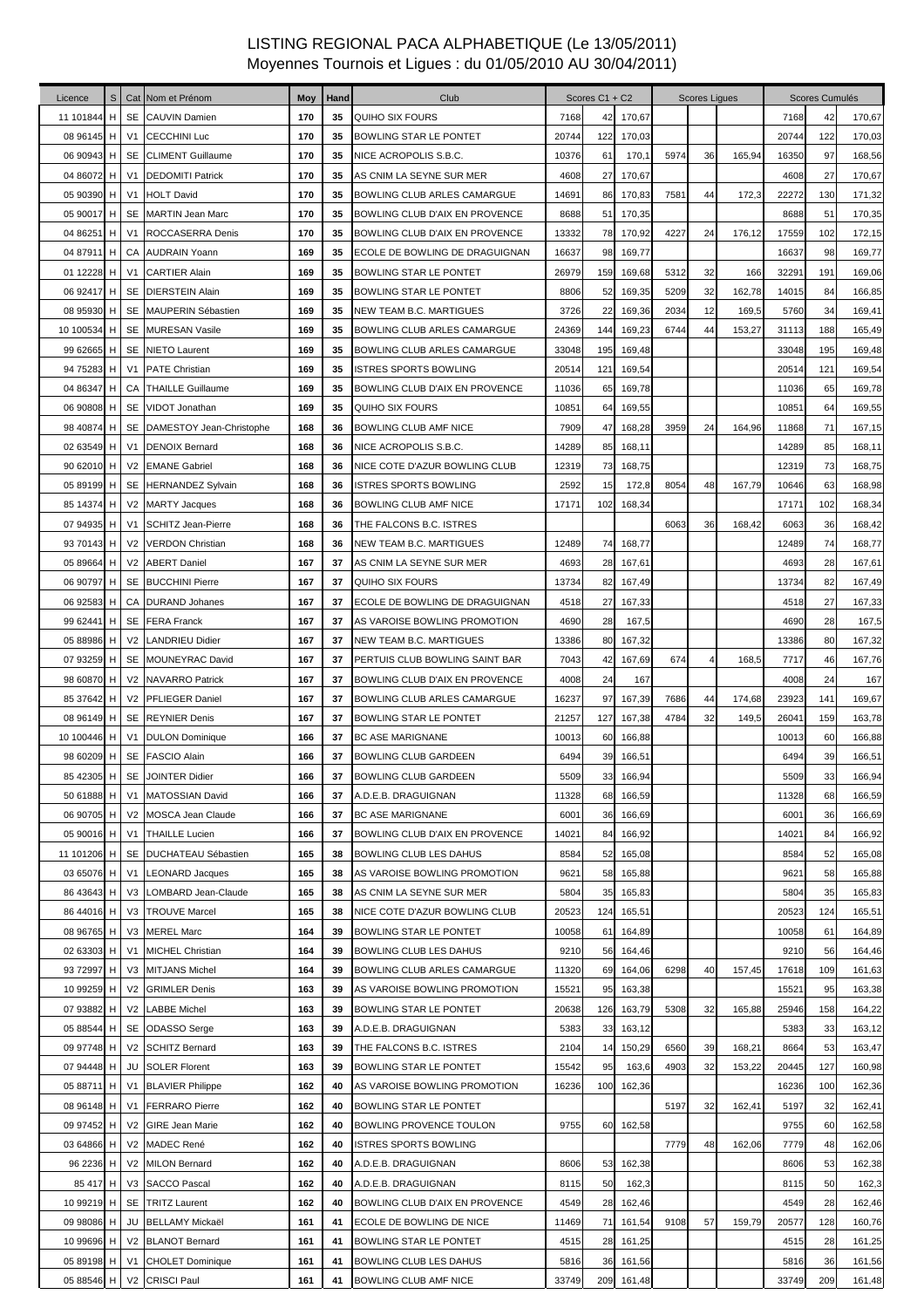| Licence     | S |                | Cat Nom et Prénom          | Moy | Hand | Club                           |       | Scores C1 + C2 |        |      | <b>Scores Ligues</b> |        |       | Scores Cumulés |        |
|-------------|---|----------------|----------------------------|-----|------|--------------------------------|-------|----------------|--------|------|----------------------|--------|-------|----------------|--------|
| 08 95926    | H |                | SE FERRANDEZ Dimitri       | 161 | 41   | THE FALCONS B.C. ISTRES        | 6444  | 40             | 161,1  | 4810 | 36                   | 133,61 | 11254 | 76             | 148,08 |
| 04 87525 H  |   |                | SE HAMMER Dominique        | 161 | 41   | A.D.E.B. DRAGUIGNAN            | 6611  | 41             | 161,24 |      |                      |        | 6611  | 41             | 161,24 |
| 02 64241    | н | V1             | LEONE Jean-Marie           | 161 | 41   | <b>BC ASE MARIGNANE</b>        | 18279 | 113            | 161,76 |      |                      |        | 18279 | 113            | 161,76 |
| 10 99941 H  |   |                | SE LEONETTI Franck         | 161 | 41   | BOWLING STAR LE PONTET         | 24156 | 150            | 161,04 | 4930 | 32                   | 154,06 | 29086 | 182            | 159,81 |
| 06 92630 H  |   | V <sub>1</sub> | <b>MASTIN Gilbert</b>      | 161 | 41   | <b>BOWLING CLUB PHOCEEN</b>    | 3362  | 21             | 160,1  | 6476 | 40                   | 161,9  | 9838  | 61             | 161,28 |
| 02 46234 H  |   | SE             | NIETO Hervé                | 161 | 41   | BOWLING CLUB ARLES CAMARGUE    | 10674 | 66             | 161,73 | 4238 | 28                   | 151,36 | 14912 | 94             | 158,64 |
| 01 45397 H  |   | V <sub>1</sub> | <b>PIERANDREI Denis</b>    | 161 | 41   | R.C.T. BOWLING LA VALETTE      | 4831  | 30             | 161,03 |      |                      |        | 4831  | 30             | 161,03 |
| 50 60350 H  |   |                | SE DEMAILLE Olivier        | 160 | 42   | QUIHO SIX FOURS                | 14647 | 91             | 160,96 |      |                      |        | 14647 | 91             | 160,96 |
| 02 63938 H  |   |                | SE KADDOUCH Florian        | 160 | 42   | A.D.E.B. DRAGUIGNAN            | 13337 | 83             | 160,69 |      |                      |        | 13337 | 83             | 160,69 |
| 08 96228 H  |   |                | SE PETIT François          | 160 | 42   | <b>NEW TEAM B.C. MARTIGUES</b> | 4640  | 29             | 160    | 1865 | 12                   | 155,42 | 6505  | 41             | 158,66 |
| 06 91554 H  |   | MI             | <b>GASSIER Nicolas</b>     | 159 | 42   | ECOLE DE BOWLING PROVENCE TOUL | 6078  | 38             | 159,95 |      |                      |        | 6078  | 38             | 159,95 |
| 03 64766 H  |   | V1             | <b>MARTINEZ Dominique</b>  | 159 | 42   | PERTUIS CLUB BOWLING SAINT BAR | 5099  | 32             | 159,34 |      |                      |        | 5099  | 32             | 159,34 |
| 08 95609 H  |   | V1             | <b>MASSOT Thierry</b>      | 159 | 42   | THE FALCONS B.C. ISTRES        |       |                |        | 5737 | 36                   | 159,36 | 5737  | 36             | 159,36 |
| 06 92618 H  |   |                | SE COCHET Fabien           | 158 | 43   | BOWLING CLUB D'AIX EN PROVENCE | 5233  | 33             | 158,58 | 3734 | 24                   | 155,58 | 8967  | 57             | 157,32 |
| 04 86661 H  |   |                | V3 GUILLAUME Jean-Louis    | 158 | 43   | <b>ISTRES SPORTS BOWLING</b>   | 9362  | 59             | 158,68 | 8885 | 54                   | 164,54 | 18247 | 113            | 161,48 |
| 06 92216 H  |   |                | V2 LEGENDRE Alain          | 158 | 43   | BOWLING PROVENCE TOULON        | 7274  | 46             | 158,13 |      |                      |        | 7274  | 46             | 158,13 |
| 88 56517 H  |   |                | V3 MONAMY Jacques          | 158 | 43   | BOWLING CLUB BAIE DES ANGES    | 15418 | 97             | 158,95 |      |                      |        | 15418 | 97             | 158,95 |
| 09 97856 H  |   | V1             | PARA Alain                 | 158 | 43   | BOWLING CLUB LES DAHUS         | 7626  | 48             | 158,88 |      |                      |        | 7626  | 48             | 158,88 |
| 93 72023 H  |   | V3             | <b>RIVE René</b>           | 158 | 43   | AS VAROISE BOWLING PROMOTION   | 5234  | 33             | 158,61 |      |                      |        | 5234  | 33             | 158,61 |
| 08 96756 H  |   |                | SE VERGER Xavier           | 158 | 43   | THE FALCONS B.C. ISTRES        | 1204  | 8              | 150,5  | 5753 | 36                   | 159,81 | 6957  | 44             | 158,11 |
| 08 96232 H  |   | MI             | <b>BESSI Nicolas</b>       | 157 | 44   | ECOLE DE BOWLING DE NICE       | 16187 | 103            | 157,16 |      |                      |        | 16187 | 103            | 157,16 |
| 88 56073 H  |   | V <sub>2</sub> | <b>BOUILLON Jeannot</b>    | 157 | 44   | NICE ACROPOLIS S.B.C.          | 4886  | 31             | 157,61 | 4244 | 27                   | 157,19 | 9130  | 58             | 157,41 |
| 06 90944 H  |   | V <sub>1</sub> | <b>CLIMENT José</b>        | 157 | 44   | NICE ACROPOLIS S.B.C.          | 15589 | 99             | 157,46 |      |                      |        | 15589 | 99             | 157,46 |
| 09 97747 H  |   | CA             | <b>IDDA Guillaume</b>      | 157 | 44   | ECOLE DE BOWLING DE MARTIGUES  | 4555  | 29             | 157,07 |      |                      |        | 4555  | 29             | 157,07 |
| 03 65656 H  |   | V <sub>1</sub> | <b>REMY Claude</b>         | 157 | 44   | BOWLING CLUB ARLES CAMARGUE    | 27212 | 173            | 157,29 |      |                      |        | 27212 | 173            | 157,29 |
| 06 91259 H  |   | V <sub>2</sub> | <b>CANNEVIERE Bernard</b>  | 156 | 44   | AS VAROISE BOWLING PROMOTION   | 3765  | 24             | 156,88 |      |                      |        | 3765  | 24             | 156,88 |
| 81 11936 H  |   |                | V2 GOUDEFROYE Jean-Pierre  | 156 | 44   | <b>ISTRES SPORTS BOWLING</b>   | 7520  | 48             | 156,67 | 7590 | 51                   | 148,82 | 15110 | 99             | 152,63 |
| 07 93751 H  |   | MI             | JOUVE-VILLARD Thibault     | 156 | 44   | BOWLING CLUB D'AIX EN PROVENCE | 14373 | 92             | 156,23 |      |                      |        | 14373 | 92             | 156,23 |
| 10 99942 H  |   |                | SE MASSOT Nicolas          | 156 | 44   | BOWLING STAR LE PONTET         |       |                |        | 5004 | 32                   | 156,38 | 5004  | 32             | 156,38 |
| 09 99043 H  |   | SE             | <b>ZARIOH Jamel</b>        | 156 | 44   | BOWLING CLUB ARLES CAMARGUE    | 14520 | 93             | 156,13 | 3618 | 24                   | 150,75 | 18138 | 117            | 155,03 |
| 05 90015 H  |   | V1             | <b>CORNILLE Thierry</b>    | 155 | 45   | BOWLING CLUB ARLES CAMARGUE    |       |                |        | 5601 | 36                   | 155,58 | 5601  | 36             | 155,58 |
| 07 93607 H  |   | MI             | <b>DIVOL Alexis</b>        | 155 | 45   | BOWLING CLUB D'AIX EN PROVENCE | 17133 | 110            | 155,75 |      |                      |        | 17133 | 110            | 155,75 |
| 95 79250 H  |   |                | V1 HUG Jean Louis          | 155 | 45   | <b>BOWLING CLUB GARDEEN</b>    | 5607  | 36             | 155,75 |      |                      |        | 5607  | 36             | 155,75 |
| 01 61851 H  |   |                | V3 LAILLET Claude          | 155 | 45   | BOWLING CLUB BAIE DES ANGES    | 1928  | 13             | 148,31 | 1950 | 12                   | 162,5  | 3878  | 25             | 155,12 |
|             |   |                | 06 91566 H CA PASTOR Loïck | 155 | 45   | ECOLE DE BOWLING PROVENCE TOUL | 3731  | 24             | 155,46 |      |                      |        | 3731  | 24             | 155,46 |
| 85 43047 H  |   |                | V3 PONS Guy                | 155 | 45   | R.C.T. BOWLING LA VALETTE      | 4983  | 32             | 155,72 |      |                      |        | 4983  | 32             | 155,72 |
| 10 99232    | H | V <sub>1</sub> | LOMBARTEIX Jean Yves       | 154 | 46   | NICE ACROPOLIS S.B.C.          | 1152  | 8              | 144    | 5624 | 36                   | 156,22 | 6776  | 44             | 154    |
| 10 101057 H |   | V <sub>1</sub> | MARTI Jean Luc             | 154 | 46   | BOWLING CLUB ARLES CAMARGUE    | 3870  | 25             | 154,8  |      |                      |        | 3870  | 25             | 154,8  |
| 99 62592 H  |   |                | V3 NAGY François           | 154 | 46   | AS CNIM LA SEYNE SUR MER       | 5866  | 38             | 154,37 |      |                      |        | 5866  | 38             | 154,37 |
| 99 41444 H  |   | SE             | <b>BONNEFOY Xavier</b>     | 153 | 46   | BOWLING CLUB D'AIX EN PROVENCE | 796   | 5              | 159,2  | 3655 | 24                   | 152,29 | 4451  | 29             | 153,48 |
| 10 99496 H  |   |                | SE GAROUTE Gérard          | 153 | 46   | R.C.T. BOWLING LA VALETTE      | 7805  | 51             | 153,04 |      |                      |        | 7805  | 51             | 153,04 |
| 09 97857 H  |   |                | V3 GUERIN René             | 153 | 46   | <b>BOWLING CLUB LES DAHUS</b>  | 14621 | 95             | 153,91 |      |                      |        | 14621 | 95             | 153,91 |
| 04 87796 H  |   | V2             | PAROLA Jean-Marie          | 153 | 46   | BOWLING CLUB AMF NICE          | 7680  | 50             | 153,6  |      |                      |        | 7680  | 50             | 153,6  |
| 05 89189 H  |   | V <sub>1</sub> | <b>AUTIE Jean Claude</b>   | 152 | 47   | NEW TEAM B.C. MARTIGUES        | 2283  | 15             | 152,2  | 1830 | 12                   | 152,5  | 4113  | 27             | 152,33 |
| 85 18645 H  |   | V <sub>3</sub> | GIRAUD Gaëtan C.           | 152 | 47   | ISTRES SPORTS BOWLING          | 953   | 6              | 158,83 | 8200 | 54                   | 151,85 | 9153  | 60             | 152,55 |
| 02 63820 H  |   | V <sub>1</sub> | <b>ARROUAS Jacques</b>     | 151 | 48   | BOWLING STAR LE PONTET         |       |                |        | 4861 | 32                   | 151,91 | 4861  | 32             | 151,91 |
| 09 98611 H  |   | <b>SE</b>      | ROBERT Frédérick           | 151 | 48   | NICE COTE D'AZUR BOWLING CLUB  | 4241  | 28             | 151,46 |      |                      |        | 4241  | 28             | 151,46 |
| 06 92775 H  |   | BJ             | <b>SYLVAIN Nicolas</b>     | 151 | 48   | ECOLE DE BOWLING PROVENCE TOUL | 3633  | 24             | 151,38 |      |                      |        | 3633  | 24             | 151,38 |
| 06 90704 H  |   | V1             | <b>AOUIZERATE Francis</b>  | 150 | 49   | BOWLING CLUB D'AIX EN PROVENCE | 13240 | 88             | 150,45 |      |                      |        | 13240 | 88             | 150,45 |
| 07 93398 H  |   | MI             | AOUIZERATE Raphaël         | 150 | 49   | BOWLING CLUB D'AIX EN PROVENCE | 6612  | 44             | 150,27 |      |                      |        | 6612  | 44             | 150,27 |
| 10 100662 H |   | V <sub>1</sub> | <b>BOUDOU Michel</b>       | 150 | 49   | BOWLING STAR LE PONTET         |       |                |        | 4811 | 32                   | 150,34 | 4811  | 32             | 150,34 |
| 08 95931 H  |   |                | SE FELICES Kévin           | 150 | 49   | NEW TEAM B.C. MARTIGUES        | 2226  | 15             | 148,4  | 1832 | 12                   | 152,67 | 4058  | 27             | 150,3  |
| 94 73627 H  |   |                | V3 ROUMIEU René            | 150 | 49   | <b>ISTRES SPORTS BOWLING</b>   | 6172  | 41             | 150,54 | 3618 | 24                   | 150,75 | 9790  | 65             | 150,62 |
| 06 91581 H  |   |                | V2 ROUSSET Christian       | 150 | 49   | BOWLING CLUB ARLES CAMARGUE    | 5554  | 37             | 150,11 | 6911 | 44                   | 157,07 | 12465 | 81             | 153,89 |
| 05 89659 H  |   | V2             | <b>FOURNIER Jean Marie</b> | 149 | 49   | BOWLING CLUB BAIE DES ANGES    | 3306  | 23             | 143,74 | 3713 | 24                   | 154,71 | 7019  | 47             | 149,34 |
| 85 1684 H   |   | V3             | <b>PAPILLON Claude</b>     | 149 | 49   | NICE ACROPOLIS S.B.C.          | 4649  | 31             | 149,97 | 2183 | 15                   | 145,53 | 6832  | 46             | 148,52 |
| 07 94020 H  |   |                | SE DERROUCH Joris          | 148 | 50   | NICE ACROPOLIS S.B.C.          | 7736  | 52             | 148,77 | 3769 | 24                   | 157,04 | 11505 | 76             | 151,38 |
| 09 98211 H  |   | V <sub>2</sub> | JEANFAIVRE Jacques         | 148 | 50   | NEW TEAM B.C. MARTIGUES        | 6235  | 42             | 148,45 |      |                      |        | 6235  | 42             | 148,45 |
| 09 98471 H  |   | <b>SE</b>      | <b>NOIRIEL Dominique</b>   | 147 | 51   | AS CNIM LA SEYNE SUR MER       | 3550  | 24             | 147,92 |      |                      |        | 3550  | 24             | 147,92 |
| 03 64802 H  |   | V <sub>2</sub> | PHILIPPON Christian        | 147 | 51   | AS VAROISE BOWLING PROMOTION   | 7251  | 49             | 147,98 |      |                      |        | 7251  | 49             | 147,98 |
| 09 99119 H  |   | V <sub>1</sub> | <b>VESCHI Patrick</b>      | 147 | 51   | R.C.T. BOWLING LA VALETTE      | 5004  | 34             | 147,18 |      |                      |        | 5004  | 34             | 147,18 |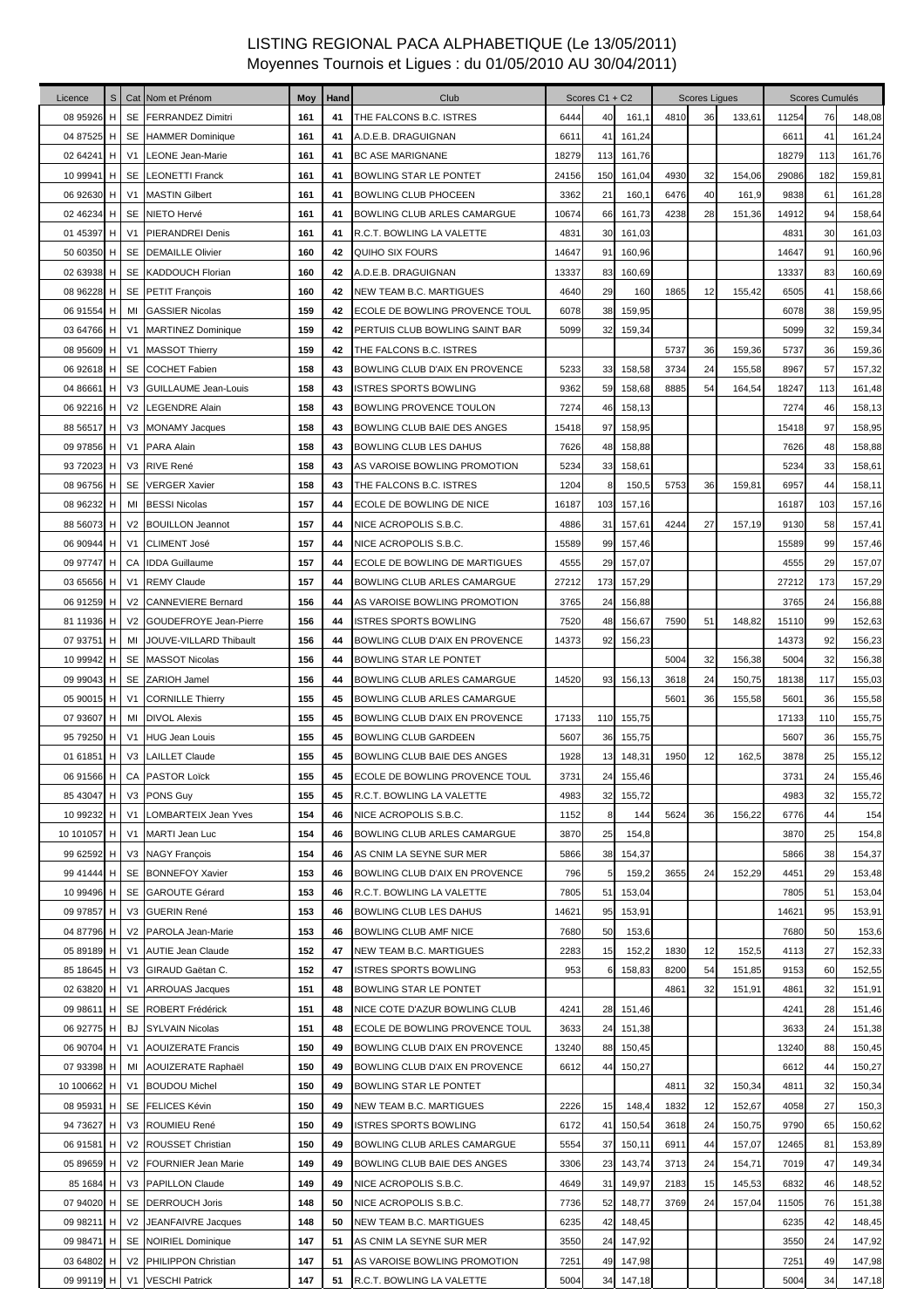| Licence     | $\mathbb S$    |                | Cat Nom et Prénom                 | Moy | Hand | Club                             |      | Scores C1 + C2 |        |      | Scores Ligues |        |       | Scores Cumulés |        |
|-------------|----------------|----------------|-----------------------------------|-----|------|----------------------------------|------|----------------|--------|------|---------------|--------|-------|----------------|--------|
| 99 41912 H  |                |                | SE AVESQUE Gilles                 | 146 | 51   | NICE ACROPOLIS S.B.C.            | 8815 | 60             | 146,92 |      |               |        | 8815  | 60             | 146,92 |
| 09 98825    | H              |                | SE CORTES David                   | 145 | 52   | <b>BOWLING STAR LE PONTET</b>    |      |                |        | 4666 | 32            | 145,81 | 4666  | 32             | 145,81 |
| 07 95035 H  |                |                | SE DUMONT Jean                    | 145 | 52   | BOWLING STAR LE PONTET           | 3519 | 23             | 153    | 4482 | 32            | 140,06 | 8001  | 55             | 145,47 |
| 09 98218 H  |                |                | V3 HALLINGER Arthur               | 145 | 52   | ISTRES SPORTS BOWLING            | 2780 | 18             | 154,44 | 7281 | 51            | 142,76 | 10061 | 69             | 145,81 |
| 10 100084 H |                |                | SE COURTOIS Sébastien             | 143 | 53   | BOWLING STAR LE PONTET           | 3726 | 26             | 143,31 | 4296 | 32            | 134,25 | 8022  | 58             | 138,31 |
| 04 87790    | H              |                | V2 MACARIO Roger                  | 142 | 54   | NICE ACROPOLIS S.B.C.            | 8106 | 57             | 142,21 |      |               |        | 8106  | 57             | 142,21 |
| 10 101071   | H              | V <sub>1</sub> | VIAU Jean Luc                     | 141 | 55   | BOWLING STAR LE PONTET           |      |                |        | 4531 | 32            | 141,59 | 4531  | 32             | 141,59 |
| 08 95525    | H              | MI             | JOUVE-VILLARD Dorian              | 140 | 56   | BOWLING CLUB D'AIX EN PROVENCE   | 6309 | 45             | 140,2  |      |               |        | 6309  | 45             | 140,2  |
| 09 98214    | H              | MI             | <b>GUMIEL Pierre</b>              | 138 | 57   | <b>ECOLE DE BOWLING D'ISTRES</b> | 3324 | 24             | 138,5  |      |               |        | 3324  | 24             | 138,5  |
| 07 95032    | H              | JU             | <b>DUMONT Dorian</b>              | 137 | 58   | BOWLING STAR LE PONTET           |      |                |        | 4399 | 32            | 137,47 | 4399  | 32             | 137,47 |
| 08 96227    | H              | SE             | <b>FERLAY Daniel</b>              | 137 | 58   | NICE ACROPOLIS S.B.C.            | 8939 | 65             | 137,52 |      |               |        | 8939  | 65             | 137,52 |
| 10 99282    | H              | CA             | ו האושאט ביי סטורא ז<br>Gaëtan    | 137 | 58   | ECOLE DE BOWLING DE MARTIGUES    | 3305 | 24             | 137,71 |      |               |        | 3305  | 24             | 137,71 |
| 09 98576    | H              | MI             | POUILLAUDE Axel                   | 135 | 59   | ECOLE DE BOWLING DE NICE         | 5972 | 44             | 135,73 |      |               |        | 5972  | 44             | 135,73 |
| 08 95495    | H              | <b>BJ</b>      | <b>MARTINEZ Lorenzo</b>           | 134 | 60   | BOWLING CLUB D'AIX EN PROVENCE   | 2821 | 21             | 134,33 |      |               |        | 2821  | 21             | 134,33 |
| 04 86658 H  |                |                | V3 DAUBRY Jacques                 | 131 | 62   | BOWLING CLUB BAIE DES ANGES      | 2364 | 18             | 131,33 | 3562 | 27            | 131,93 | 5926  | 45             | 131,69 |
| 10 100117 H |                |                | <b>BJ</b> DUCLOS Kylian           | 131 | 62   | ECOLE DE BOWLING PROVENCE TOUL   | 1574 | 12             | 131,17 |      |               |        | 1574  | 12             | 131,17 |
| 08 96554 H  |                |                | CA ANNESI Luc                     | 127 | 65   | ECOLE DE BOWLING DE MARTIGUES    | 3058 | 24             | 127,42 |      |               |        | 3058  | 24             | 127,42 |
| 10 100442 H |                | V <sub>1</sub> | <b>HAMON André</b>                | 127 | 65   | NICE ACROPOLIS S.B.C.            | 5226 | 41             | 127,46 |      |               |        | 5226  | 41             | 127,46 |
| 10 101059 H |                | V <sub>1</sub> | <b>HOMASSON Daniel</b>            | 127 | 65   | BOWLING STAR LE PONTET           |      |                |        | 4077 | 32            | 127,41 | 4077  | 32             | 127,41 |
| 11 101346 H |                | SE             | <b>MARTIN Bruno</b>               | 125 | 66   | ISTRES SPORTS BOWLING            |      |                |        | 3377 | 27            | 125,07 | 3377  | 27             | 125,07 |
| 08 96146    | H              | MI             | PORTE Sébastien                   | 125 | 66   | BOWLING STAR LE PONTET           | 2165 | 16             | 135,31 | 3881 | 32            | 121,28 | 6046  | 48             | 125,96 |
| 10 99562    | H              | <b>BJ</b>      | <b>BONNEFOY Hugo</b>              | 124 | 67   | BOWLING CLUB D'AIX EN PROVENCE   | 2614 | 21             | 124,48 |      |               |        | 2614  | 21             | 124,48 |
| 10 100660 H |                |                | V3 DIOT Raymond                   | 123 | 67   | BOWLING STAR LE PONTET           |      |                |        | 3953 | 32            | 123,53 | 3953  | 32             | 123,53 |
| 08 96424 H  |                |                | CA DALMOLIN Florian               | 121 | 69   | BOWLING STAR LE PONTET           | 1151 | 8              | 143,88 | 3725 | 32            | 116,41 | 4876  | 40             | 121,9  |
| 10 99457 H  |                | <b>BJ</b>      | <b>BARAKA Nicolas</b>             | 116 | 70   | ECOLE DE BOWLING D'ISTRES        | 2805 | 24             | 116,88 |      |               |        | 2805  | 24             | 116,88 |
| 10 99683    | H <sub>1</sub> | BJ             | <b>GUIGON Romain</b>              | 114 | 70   | ECOLE DE BOWLING DE MARTIGUES    | 1375 | 12             | 114,58 |      |               |        | 1375  | 12             | 114,58 |
| 08 95831 H  |                | MI             | <b>SOMMERER Maxime</b>            | 114 | 70   | ECOLE DE BOWLING DE DRAGUIGNAN   | 2754 | 24             | 114,75 |      |               |        | 2754  | 24             | 114,75 |
| 09 98823 H  |                | MI             | <b>FERRARO Charly</b>             | 113 | 70   | BOWLING STAR LE PONTET           |      |                |        | 3634 | 32            | 113,56 | 3634  | 32             | 113,56 |
| 10 101072   | H              | SE             | <b>ESCUDIER Frédéric</b>          | 112 | 70   | BOWLING STAR LE PONTET           |      |                |        | 3606 | 32            | 112,69 | 3606  | 32             | 112,69 |
| 03 65042 H  |                |                | SE BELTRA Philippe                | 100 | 70   | <b>ISTRES SPORTS BOWLING</b>     |      |                |        | 3606 | 36            | 100,17 | 3606  | 36             | 100,17 |
| 10 99451 H  |                | <b>BJ</b>      | PIGNATEL Clément                  | 87  | 70   | ECOLE DE BOWLING DE MARTIGUES    | 1049 | 12             | 87,42  |      |               |        | 1049  | 12             | 87,42  |
| 95 77082 H  |                | V <sub>1</sub> | <b>ADAMCZYK Patrice</b>           | s   | 21   | <b>BOWLING CLUB GARDEEN</b>      | 2826 | 18             | 157    |      |               |        | 2826  | 18             | 157    |
| 11 101654   | H              | SE             | <b>AGNIEL Frédéric</b>            | s   | 49   | NEW TEAM B.C. MARTIGUES          |      |                |        |      |               |        |       |                |        |
| 92 67806 H  |                |                | V3 ANGELI Ernesto                 | s   | 21   | <b>BC ASE MARIGNANE</b>          | 873  | 5              | 174,6  |      |               |        | 873   | 5              | 174,6  |
| 09 99042 H  |                |                | V2 ANNESI Jean Pierre             | s   | 21   | <b>NEW TEAM B.C. MARTIGUES</b>   | 1551 | 12             | 129,25 |      |               |        | 1551  | 12             | 129,25 |
| 09 97442 H  |                |                | SE ANSADO Patrice                 | s   | 21   | BOWLING PROVENCE TOULON          | 1793 | 10             | 179,3  |      |               |        | 1793  | 10             | 179,3  |
| 09 99096    | H              | MI             | <b>ANTONUCCI Maxime</b>           | s   | 21   | ECOLE DE BOWLING DE MARTIGUES    | 1891 | 16             | 118,19 |      |               |        | 1891  | 16             | 118,19 |
| 11 102121 H |                |                | V1 ASSELINE Jean Marc             | s   | 49   | BOWLING CLUB ARLES CAMARGUE      |      |                |        |      |               |        |       |                |        |
| 11 101690 H |                |                | SE AUDEBRAND Nicolas              | s   | 49   | <b>ASBG GRIMAUD</b>              | 3356 | 20             | 167,8  |      |               |        | 3356  | 20             | 167,8  |
| 11 102368 H |                |                | CA AVANESSIAN Albert              | s   | 49   | ECOLE DE BOWLING D'ISTRES        |      |                |        |      |               |        |       |                |        |
| 11 102048 H |                |                | V2 AVTCHINNIKOFF Jean - Pierre    | s   | 49   | PERTUIS CLUB BOWLING SAINT BAR   |      |                |        |      |               |        |       |                |        |
| 06 92217 H  |                |                | SE AZEMARD Jean                   | s   | 21   | BOWLING PROVENCE TOULON          | 1233 |                | 154,12 |      |               |        | 1233  |                | 154,12 |
| 11 101956 H |                |                | V2 BACQUET Daniel                 | s   | 49   | BOWLING STAR LE PONTET           |      |                |        |      |               |        |       |                |        |
| 84 11038 H  |                |                | V2 BALESTRINO Edmond              | s   | 21   | ASBG GRIMAUD                     | 3354 | 19             | 176,53 |      |               |        | 3354  | 19             | 176,53 |
|             |                |                | 11 101153 H   SE BARNERIAS Thomas | s   | 49   | BOWLING STAR LE PONTET           |      |                |        |      |               |        |       |                |        |
| 08 96243 H  |                |                | CA BATTESTINI Nicolas             | s   | 21   | ECOLE DE BOWLING PROVENCE TOUL   |      |                |        |      |               |        |       |                |        |
| 11 101982 H |                |                | SE BEAUPERE Yann                  | s   | 49   | BOWLING CLUB ARLES CAMARGUE      |      |                |        |      |               |        |       |                |        |
| 05 89193 H  |                | V <sub>1</sub> | BELTRITTI Lucien                  | s   | 21   | BOWLING CLUB VILLENEUVE          |      |                |        |      |               |        |       |                |        |
| 05 89187 H  |                | JU             | <b>BELTRITTI Olivier</b>          | s   | 21   | BOWLING CLUB VILLENEUVE          |      |                |        |      |               |        |       |                |        |
| 05 88715 H  |                |                | SE BENABOUD Mounaim               | s   | 21   | R.C.T. BOWLING LA VALETTE        | 2313 | 13             | 177,92 |      |               |        | 2313  | 13             | 177,92 |
| 10 100863 H |                |                | <b>BJ</b> BENAYOUN Raphaël        | s   | 21   | BOWLING CLUB D'AIX EN PROVENCE   |      |                |        |      |               |        |       |                |        |
| 10 100111 H |                |                | <b>BJ</b> BENEDETTI Jean Baptiste | s   | 21   | ECOLE DE BOWLING PROVENCE TOUL   |      |                |        |      |               |        |       |                |        |
| 10 99449 H  |                |                | CA BENISTI Sacha                  | s   | 21   | ECOLE DE BOWLING DE MARTIGUES    | 2046 | 16             | 127,88 |      |               |        | 2046  | 16             | 127,88 |
| 11 101203 H |                |                | V1 BERGOT Michel                  | s   | 49   | A.D.E.B. DRAGUIGNAN              | 1165 | 8              | 145,62 |      |               |        | 1165  |                | 145,62 |
| 11 102244 H |                |                | SE BERNARD Clément                | s   | 49   | A.D.E.B. DRAGUIGNAN              |      |                |        |      |               |        |       |                |        |
|             |                |                | 11 101204 H   V1   BERNARD Pascal | s   | 49   | A.D.E.B. DRAGUIGNAN              |      |                |        |      |               |        |       |                |        |
| 08 96419 H  |                |                | CA BERTOLOTTO Yann                | s   | 21   | ECOLE DE BOWLING DE MARTIGUES    |      |                |        |      |               |        |       |                |        |
| 92 69449 H  |                |                | SE BLANC Patrick                  | s   | 21   | BOWLING PROVENCE TOULON          | 4437 | 23             | 192,91 |      |               |        | 4437  | 23             | 192,91 |
| 11 102406 H |                |                | V1 BLANCHON Marc                  | s   | 49   | PERTUIS CLUB BOWLING SAINT BAR   |      |                |        |      |               |        |       |                |        |
| 11 101577 H |                |                | SE BOERI Vincent                  | s   | 49   | NICE COTE D'AZUR BOWLING CLUB    |      |                |        |      |               |        |       |                |        |
| 11 102280   | H              |                | SE BONNOT Nicolas                 | s   | 49   | NICE ACROPOLIS S.B.C.            |      |                |        |      |               |        |       |                |        |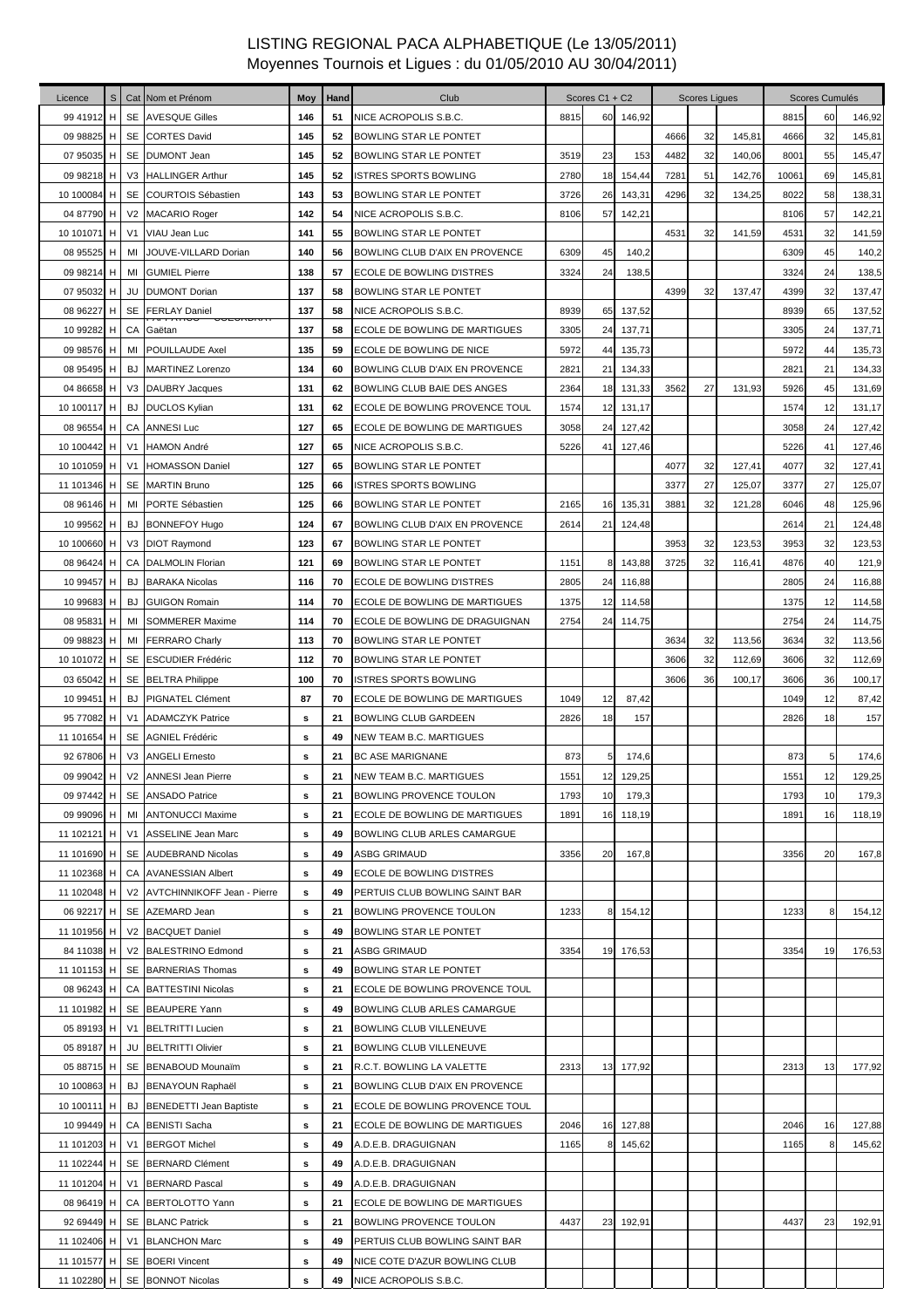| Licence                    | $\mathbb S$ |                | Cat Nom et Prénom                            | <b>Moy</b> | Hand     | Club                                             |              | Scores C1 + C2  |                  |      | <b>Scores Ligues</b> |        |      | Scores Cumulés |        |
|----------------------------|-------------|----------------|----------------------------------------------|------------|----------|--------------------------------------------------|--------------|-----------------|------------------|------|----------------------|--------|------|----------------|--------|
| 02 63309                   | H           |                | SE BOUCQ David                               | s          | 21       | BOWLING CLUB D'AIX EN PROVENCE                   | 395          | 3               | 131,67           |      |                      |        | 395  |                | 131,67 |
| 06 92928                   | H           |                | V1 BOULANGER Alain                           | s          | 21       | BOWLING PROVENCE TOULON                          | 1391         | 8               | 173,88           |      |                      |        | 1391 | 8              | 173,88 |
| 11 102407 H                |             |                | <b>JU BOYER Nicolas</b>                      | s          | 49       | BOWLING STAR LE PONTET                           |              |                 |                  |      |                      |        |      |                |        |
| 11 101200                  | H           |                | V2 BRESCHI Christian                         | s          | 49       | A.D.E.B. DRAGUIGNAN                              | 1054         | 8               | 131,75           |      |                      |        | 1054 | 8              | 131,75 |
| 11 101265 H                |             |                | SE BRET Frédéric                             | s          | 49       | <b>BOWLING DE PEIPIN</b>                         |              |                 |                  |      |                      |        |      |                |        |
| 11 101388                  | H           |                | SE BRUGUIERE Lilian                          | s          | 49       | BOWLING CLUB ARLES CAMARGUE                      | 2306         | 17              | 135,65           |      |                      |        | 2306 | 17             | 135,65 |
| 11 101642 H                |             |                | PO BRULIN Morgan                             | s          | 49       | ECOLE DE BOWLING PROVENCE TOUL                   |              |                 |                  |      |                      |        |      |                |        |
| 11 101955 H                |             |                | V2 BUGADA Denis                              | s          | 49       | BOWLING STAR LE PONTET                           |              |                 |                  |      |                      |        |      |                |        |
| 08 95224 H                 |             |                | SE BYTYQI Muhanet                            | s          | 21       | <b>BOWLING CLUB LES DAHUS</b>                    | 2517         | 16              | 157,31           |      |                      |        | 2517 | 16             | 157,31 |
| 11 102049 H                |             |                | SE CADET David                               | s          | 49       | PERTUIS CLUB BOWLING SAINT BAR                   |              |                 |                  |      |                      |        |      |                |        |
| 50 60738 H                 |             |                | SE CAPY Marc                                 | s          | 21       | A.D.E.B. DRAGUIGNAN                              | 1576         | 8               | 197              |      |                      |        | 1576 | 8              | 197    |
| 07 94691                   | H           |                | SE CASTAING Frédéric                         | s          | 21       | UST BOWLING ST TROPEZ                            |              |                 |                  |      |                      |        |      |                |        |
| 08 96429                   | H           |                | V1 CELIE Jean Pierre                         | s          | 21       | ISTRES SPORTS BOWLING                            |              |                 |                  |      |                      |        |      |                |        |
| 02 64574 H                 |             |                | SE CLERET Jacques-Paul                       | s          | 21       | <b>QUIHO SIX FOURS</b>                           |              |                 |                  |      |                      |        |      |                |        |
| 11 101377 H                |             | BJ             | <b>COMBOROURE Lauris</b>                     | s          | 49       | ECOLE DE BOWLING DE MARTIGUES                    | 700          | 8               | 87,5             |      |                      |        | 700  | 8              | 87,5   |
| 11 101376 H                |             |                | PO CONDROYER Maxime                          | s          | 49       | ECOLE DE BOWLING DE DRAGUIGNAN                   | 315          |                 | 78,75            |      |                      |        | 315  |                | 78,75  |
| 11 102395 H                |             |                | <b>SE CORTES Michel</b>                      | s          | 49       | NEW TEAM B.C. MARTIGUES                          |              |                 |                  |      |                      |        |      |                |        |
| 11 101574 H                |             |                | V2 CRUZ PEREZ Christian                      | s          | 49       | BOWLING CLUB D'AIX EN PROVENCE                   |              |                 |                  |      |                      |        |      |                |        |
| 11 102050 H                |             |                | V2 CYRILLE Patrick                           | s          | 49       | PERTUIS CLUB BOWLING SAINT BAR                   |              |                 |                  |      |                      |        |      |                |        |
| 11 101954 H                |             | V <sub>1</sub> | <b>DAUMAS Michel</b>                         | s          | 49       | BOWLING STAR LE PONTET                           |              |                 |                  |      |                      |        |      |                |        |
| 87 54525                   | H           |                | V3 DECESARI Jean                             | s          | 21       | NICE COTE D'AZUR BOWLING CLUB                    |              |                 |                  |      |                      |        |      |                |        |
| 09 98749 H                 |             | <b>BJ</b>      | <b>DEGORRE Mickaël</b>                       | s          | 21       | ECOLE DE BOWLING D'ISTRES                        | 829          | 8               | 103,62           |      |                      |        | 829  | 8              | 103,62 |
| 10 99561 H                 |             | V <sub>1</sub> | <b>DELENA Sylvain</b>                        | s          | 21       | NEW TEAM B.C. MARTIGUES                          | 620          | 5               | 124              | 1750 | 12                   | 145,83 | 2370 | 17             | 139,41 |
| 10 99743 H                 |             | <b>BJ</b>      | <b>DELEPLANQUE Flavien</b>                   | s          | 21       | ECOLE DE BOWLING DE DRAGUIGNAN                   | 805          | 8               | 100,62           |      |                      |        | 805  | 8              | 100,62 |
| 11 102192 H                |             |                | SE DELOBELLE Olivier                         | s          | 49       | PERTUIS CLUB BOWLING SAINT BAR                   |              |                 |                  |      |                      |        |      |                |        |
| 98 60537 H                 |             |                | V2 DELVERT Michel                            | s          | 21       | BOWLING CLUB PHOCEEN                             | 1335         | 9               | 148,33           |      |                      |        | 1335 |                | 148,33 |
| 07 94470 H                 |             |                | V1 DENANS Gilbert                            | s          | 21       | UST BOWLING ST TROPEZ                            |              |                 |                  |      |                      |        |      |                |        |
| 07 93765 H                 |             | MI             | <b>DESROUSSEAUX Maxime</b>                   | s          | 21       | ECOLE DE BOWLING PROVENCE TOUL                   | 2007         | 16              | 125,44           |      |                      |        | 2007 | 16             | 125,44 |
| 99 62755 H                 |             |                | SE DESTENAY Frédéric                         | s          | 21       | BOWLING CLUB GARDEEN                             | 3854         | 23              | 167,57           |      |                      |        | 3854 | 23             | 167,57 |
| 11 101509 H                |             | <b>BJ</b>      | DEVAUCHELLE Clément                          | s          | 49       | ECOLE DE BOWLING DE DRAGUIGNAN                   | 650          | 8               | 81,25            |      |                      |        | 650  | 8              | 81,25  |
| 11 102462 H                |             | V <sub>1</sub> | אוערווארם את מומסדו מר<br>Loïc               | s          | 49       | THE FALCONS B.C. ISTRES                          |              |                 |                  |      |                      |        |      |                |        |
| 11 101645 H                |             | <b>BJ</b>      | DUBAR Jérémy                                 | s          | 49       | ECOLE DE BOWLING PROVENCE TOUL                   |              |                 |                  |      |                      |        |      |                |        |
| 10 99745 H                 |             | BJ             | <b>DUCRET Maxime</b>                         | s          | 21       | ECOLE DE BOWLING DE DRAGUIGNAN                   |              |                 |                  |      |                      |        |      |                |        |
| 01 61873 H                 |             |                | SE DUPONCHEL Guillaume                       | s          | 21       | NICE ACROPOLIS S.B.C.                            | 3479         | 19              | 183,11           |      |                      |        | 3479 | 19             | 183,11 |
| 11 101518 H                |             |                | SE DURAND Christophe                         | s          | 49       | BOWLING STAR LE PONTET                           |              |                 |                  |      |                      |        |      |                |        |
| 82 21850 H                 |             |                | V2 DUSENNE Bruno                             | s          | 21       | BOWLING CLUB LES DAHUS                           | 2181         | 13 <sub>l</sub> |                  |      |                      |        | 2181 | 13             | 167,77 |
| 94 75919 H                 |             |                |                                              |            | 21       |                                                  |              | 9               | 167,77           |      |                      |        | 1352 |                |        |
| 10 100258 H                |             |                | V2 DUSSOSSOY Alain<br>V2 ESPOSITO Jean Louis | s          | 21       | AS CNIM LA SEYNE SUR MER<br>BOWLING CLUB PHOCEEN | 1352<br>1972 | 13              | 150,22<br>151,69 |      |                      |        | 1972 | 9<br>13        | 150,22 |
|                            |             | <b>BJ</b>      | <b>FABBRI Théo</b>                           | s          |          | PERTUIS CLUB BOWLING SAINT BAR                   |              |                 |                  |      |                      |        |      |                | 151,69 |
| 11 101856 H<br>10 100661 H |             |                | V2 FAES Richard                              | s<br>s     | 49<br>21 | AS VAROISE BOWLING PROMOTION                     | 2916         | 21              | 138,86           |      |                      |        | 2916 | 21             | 138,86 |
|                            |             |                |                                              |            |          |                                                  |              |                 |                  |      |                      |        |      |                |        |
| 85 43118 H                 |             |                | V2 FERRI Pierre                              | s          | 21       | AS CNIM LA SEYNE SUR MER                         | 3250         | 19              | 171,05           |      |                      |        | 3250 | 19             | 171,05 |
| 10 100116 H                |             | <b>BJ</b>      | <b>FORT Antoine</b>                          | s          | 21       | ECOLE DE BOWLING PROVENCE TOUL                   |              |                 |                  |      |                      |        |      |                |        |
| 11 101862 H                |             | <b>BJ</b>      | <b>GARRON Franck</b>                         | s          | 49       | ECOLE DE BOWLING PROVENCE TOUL                   |              |                 |                  |      |                      |        |      |                |        |
| 11 101343 H<br>96 84537 H  |             | V <sub>2</sub> | <b>GAZAGNAIRE Jean-Marc</b>                  | s          | 49       | AS VAROISE BOWLING PROMOTION                     | 2264         | 15              | 150,93           |      |                      |        | 2264 | 15             | 150,93 |
|                            |             | V <sub>1</sub> | <b>GERMANY Michel</b>                        | s          | 21       | AS CNIM LA SEYNE SUR MER                         |              |                 |                  |      |                      |        |      |                |        |
| 09 98122 H                 |             |                | V3 GIAIMO Jean Pierre                        | s          | 21       | BC ASE MARIGNANE                                 | 3655         | 23              | 158,91           |      |                      |        | 3655 | 23             | 158,91 |
| 11 101134 H                |             | JU             | GIL Jérôme                                   | s          | 49       | ECOLE DE BOWLING DE NICE                         | 1002         | 8               | 125,25           |      |                      |        | 1002 | 8              | 125,25 |
| 85 38838 H                 |             |                | V2 GIMENEZ Jean-Marie                        | s          | 21       | BOWLING CLUB D'AIX EN PROVENCE                   |              |                 |                  |      |                      |        |      |                |        |
| 11 101981 H                |             | MI             | <b>GONZALES Yoann</b>                        | s          | 49       | ECOLE DE BOWLING D'ISTRES                        |              |                 |                  |      |                      |        |      |                |        |
| 87 53869 H                 |             |                | SE HENRY Jean-Marc                           | s          | 21       | A.D.E.B. DRAGUIGNAN                              | 3112         | 15              | 207,47           |      |                      |        | 3112 | 15             | 207,47 |
| 11 101980 H                |             | <b>BJ</b>      | <b>HINDENOCH Nathan</b>                      | s          | 49       | ECOLE DE BOWLING D'ISTRES                        |              |                 |                  |      |                      |        |      |                |        |
| 11 101443 H                |             |                | SE HUARD Christophe                          | s          | 49       | PERTUIS CLUB BOWLING SAINT BAR                   |              |                 |                  |      |                      |        |      |                |        |
| 05 89650 H                 |             |                | SE IANNETTA Christophe                       | s          | 21       | BOWLING CLUB VILLENEUVE                          |              |                 |                  |      |                      |        |      |                |        |
| 09 97429 H                 |             |                | V3 KHOUIDMI René                             | s          | 21       | BOWLING PROVENCE TOULON                          |              |                 |                  |      |                      |        |      |                |        |
| 11 102106 H                |             |                | SE KURKDJIAN Richard                         | s          | 49       | PERTUIS CLUB BOWLING SAINT BAR                   |              |                 |                  |      |                      |        |      |                |        |
| 10 100204 H                |             |                | V2 LAINO Robert                              | s          | 21       | AS CNIM LA SEYNE SUR MER                         | 2923         | 20              | 146,15           |      |                      |        | 2923 | 20             | 146,15 |
| 11 102367 H                |             |                | MI LAMBIN Brice                              | s          | 49       | ECOLE DE BOWLING D'ISTRES                        |              |                 |                  |      |                      |        |      |                |        |
| 11 102247 H                |             |                | SE LAUGIER Damien                            | s          | 49       | BOWLING CLUB VILLENEUVE                          |              |                 |                  |      |                      |        |      |                |        |
| 11 101190 H                |             |                | V1 LAURENT Bernard                           | s          | 49       | BOWLING CLUB ARLES CAMARGUE                      |              |                 |                  |      |                      |        |      |                |        |
| 06 90818 H                 |             |                | SE LAYE David                                | s          | 49       | BOWLING STAR LE PONTET                           |              |                 |                  |      |                      |        |      |                |        |
| 04 87715 H                 |             |                | CA LEBON Romain                              | s          | 21       | ECOLE DE BOWLING DE DRAGUIGNAN                   | 2881         |                 | 19 151,63        |      |                      |        | 2881 | 19             | 151,63 |